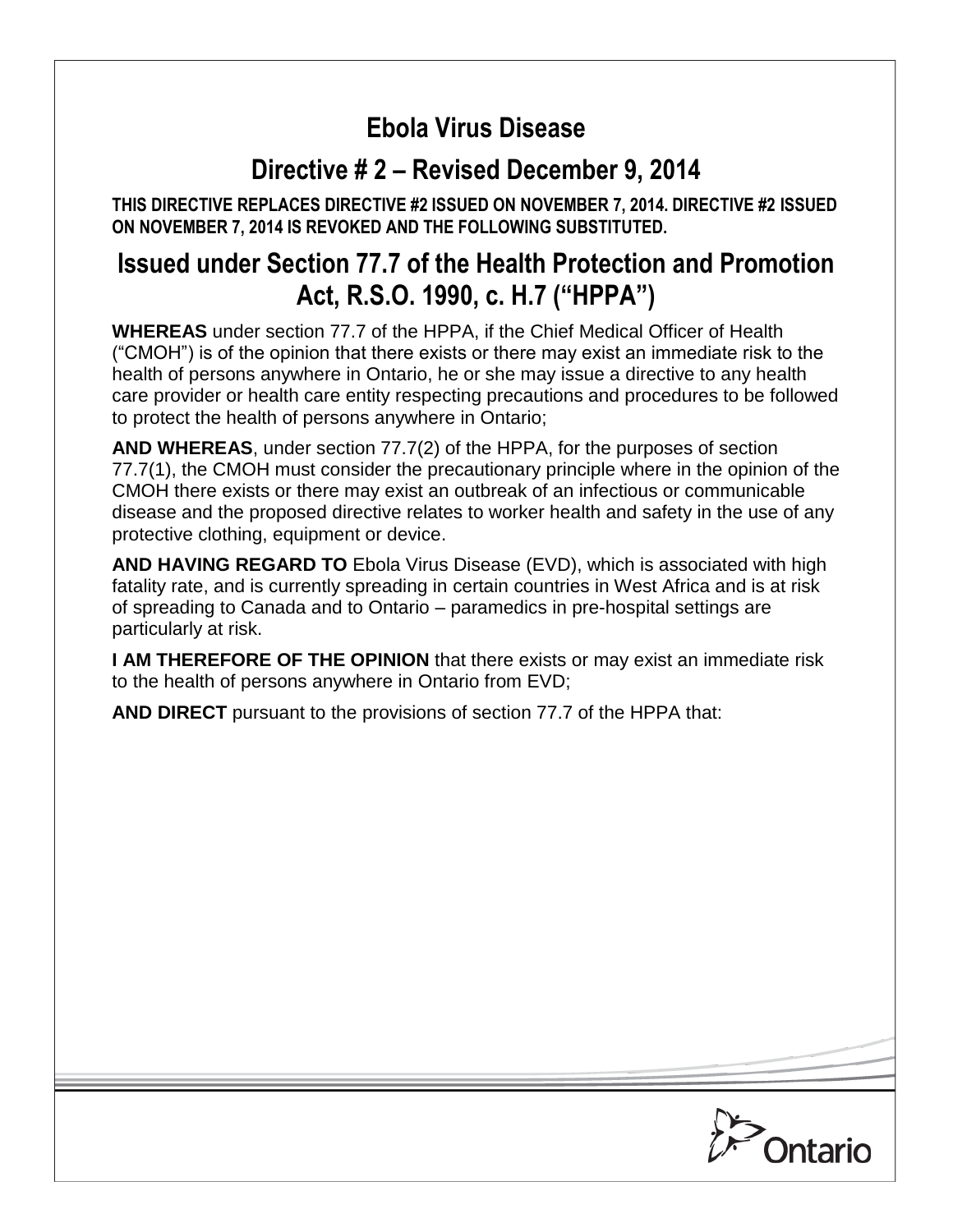# **Paramedic Services Land and Air Ambulance and First Responder Practices and Procedures**

Date of Issuance: December 9, 2014

Effective Date of Implementation: December 9, 2014

Issued To\*:

- □ Public Health Units
- X Paramedic Services
- Laboratories

All facilities/personnel providing care in:

- □ Acute Care Institutions
- □ Long-Term Care and Complex Continuing Care Settings
- **Q** Mental Health Institutions
- □ Community Settings (offices, clinics, pharmacies, home settings, community-based mental health and addiction programs, Community Health Centres, Community Care Access Centres)
- X Specific sector(s): All Paramedic Services Land and Air Ambulance

\* Please ensure that a copy of this directive is provided to the Co-chairs of the Joint Health and Safety Committee and Health and Safety Representative (if any) within your organization

Affected Local Health Integration Networks:

- X All
- Erie St. Clair Central
- 
- Waterloo Wellington South East
- □ Hamilton Niagara Haldimand Brant □ Champlain
- 
- □ Mississauga Halton North East
- Toronto Central North West
- 
- □ South West Contral East
	-
	-
- □ Central West Simple Transference Muskoka
	-
	-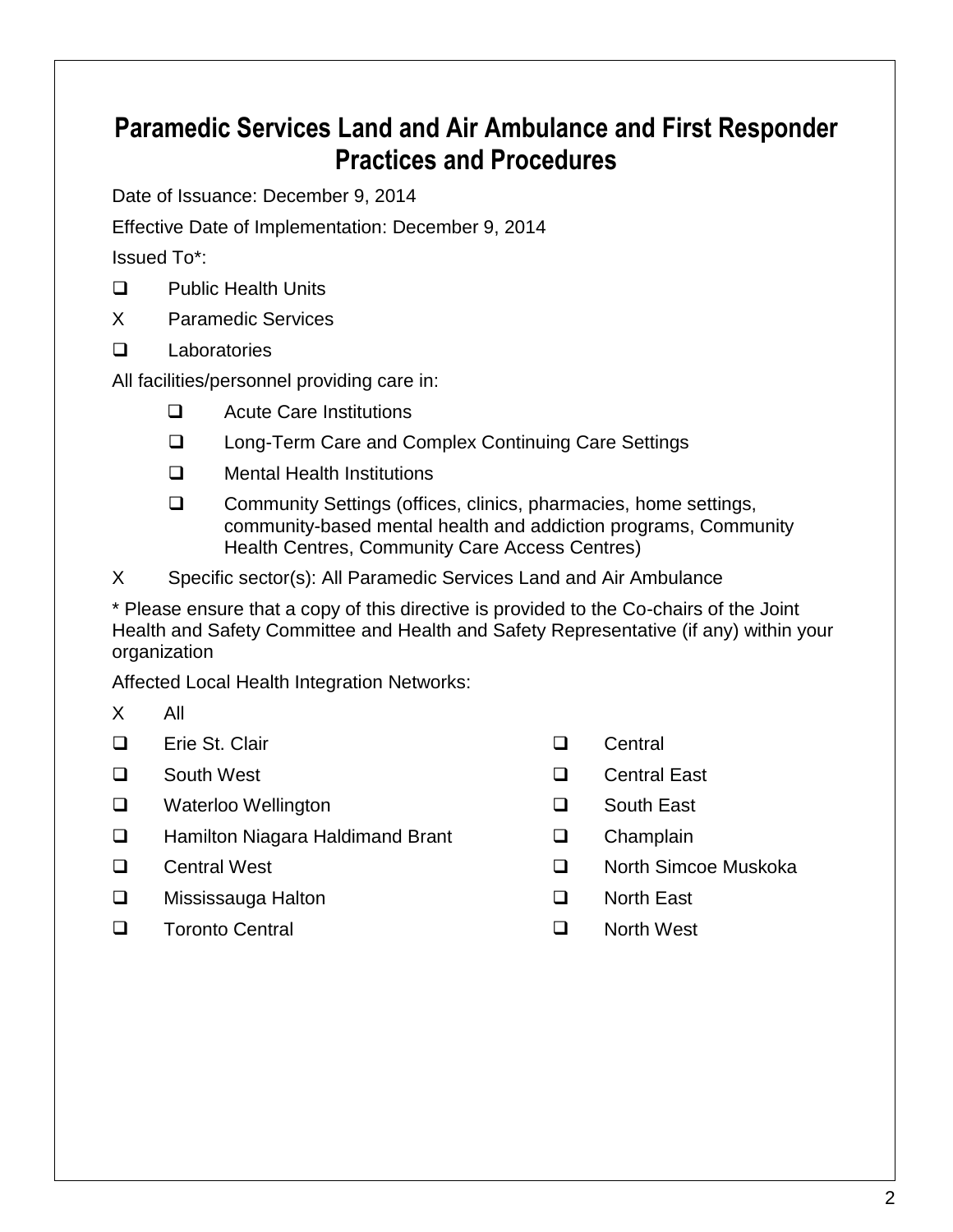## **Summary**

 $\overline{a}$ 

Ebola Virus Disease (EVD) is associated with a high fatality rate, and is currently spreading in some countries in West Africa. Although the risk in this country is low, we must be prepared for persons with the disease, or incubating the disease, entering Canada.

In Ontario, those most at risk are health care workers, including paramedics. Therefore, the purpose of this Directive is to provide instructions to all paramedic service providers, and their management and employees, concerning precautions and procedures necessary to protect the health of paramedics or other pre-hospital health care workers and minimize the risk of spreading the disease. Where applicable, this directive also provides instructions to first responders such as fire and police or other first responder agencies.

This directive covers personal protective equipment (PPE) and procedures related to EVD for paramedics and first responders. Directives for other settings, including acute care settings, primary care and laboratories, and concerning training<sup>1</sup>, testing, transportation of specimens, waste management and other matters are, or will be, established.

This directive, in some cases, uses definitions that are specific to the pre-hospital environment to ensure the practices of paramedics (or first responders) are appropriately identified. Some definitions that are used in an acute care or other hospital settings are not provided or used in this directive.

This directive includes guidance on control measures for EVD that may include a higher level of precautions than is being recommended by the Public Health Agency of Canada (PHAC) or the World Health Organization (WHO). The CMOH is recommending these control measures based on the application of the precautionary principle. *Where there is a discrepancy, paramedic services and paramedics in Ontario are required to follow the control measures in this Directive.*

<sup>&</sup>lt;sup>1</sup> Appendix 1: Training contains an overview of training developed for paramedics for release with this directive.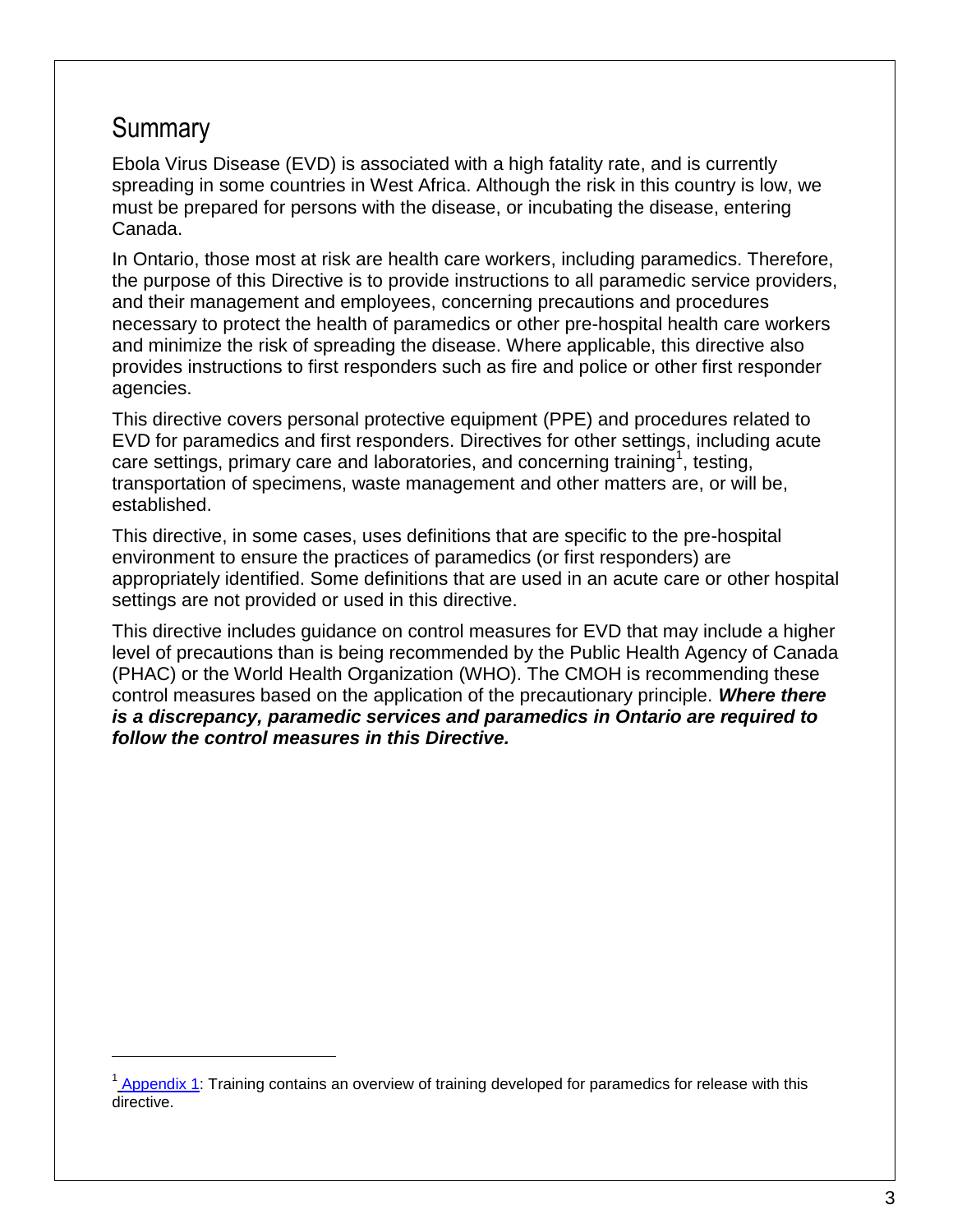## **Definitions**

For the purpose of this directive, the following definitions are used:

### Suspect EVD Patients

A suspect patient is a patient who has failed the current EVD screening tool<sup>2</sup>. For patients who have failed the EVD screening tool, paramedics shall employ enhanced PPE practices and revised medical treatment approaches and the patient should be treated and transported with the precautions prescribed below.

For suspect EVD cases in the community, paramedics will remove the patient from the scene into the back of the ambulance, and transport to the closest appropriate emergency department (ED)<sup>3</sup>.

### Confirmed EVD Patients

Confirmed EVD patients are repatriated EVD patients arriving at Pearson International Airport or are diagnosed EVD patients in a hospital with confirmed blood sample results. These patients will be transported by designated ambulances to a designated hospital.

### Paramedic Services

Paramedic Services are land ambulance service $^4$  or air ambulance service operators certified by the Ministry of Health and Long Term Care (MOHLTC), Emergency Health Services Branch (EHSB) to provide paramedic services, employing certified paramedics for the purpose of responding to ambulance service requests in Ontario.

### Designated Paramedic Services

Designated paramedic service providers shall have and prepare<sup>5</sup> dedicated ambulances that shall be used solely for the purpose of transporting confirmed EVD cases to designated hospitals (designated for referral or treatment of confirmed EVD patients), and EVD patient transfers between hospitals and designated hospitals.

#### **Inter-facility transfers for confirmed EVD cases and repatriation transfers from Pearson International Airport for confirmed EVD cases will be performed only by designated ambulances.**

Designated paramedic service providers at the time of the release of this directive are:

- 1. City of Greater Sudbury Paramedic Services
- 2. Frontenac Paramedic Services

 $\overline{a}$ 

 $2$  Please refer to the ministry's EVD Screening Tool for Paramedic Services available at [www.ontario.ca/ebola](http://www.ontario.ca/ebola) .

 $3$  In the context of ambulance destinations, the term "appropriate" takes into consideration the requirement to recognize specific destinations for particular medical conditions such as stroke and trauma.

<sup>&</sup>lt;sup>4</sup> The **Ambulance Act defines ambulance services in Ontario.** 

<sup>&</sup>lt;sup>5</sup> Appendix 2: Designated Paramedic Service Guidance provides information regarding designated paramedic services and designated ambulances.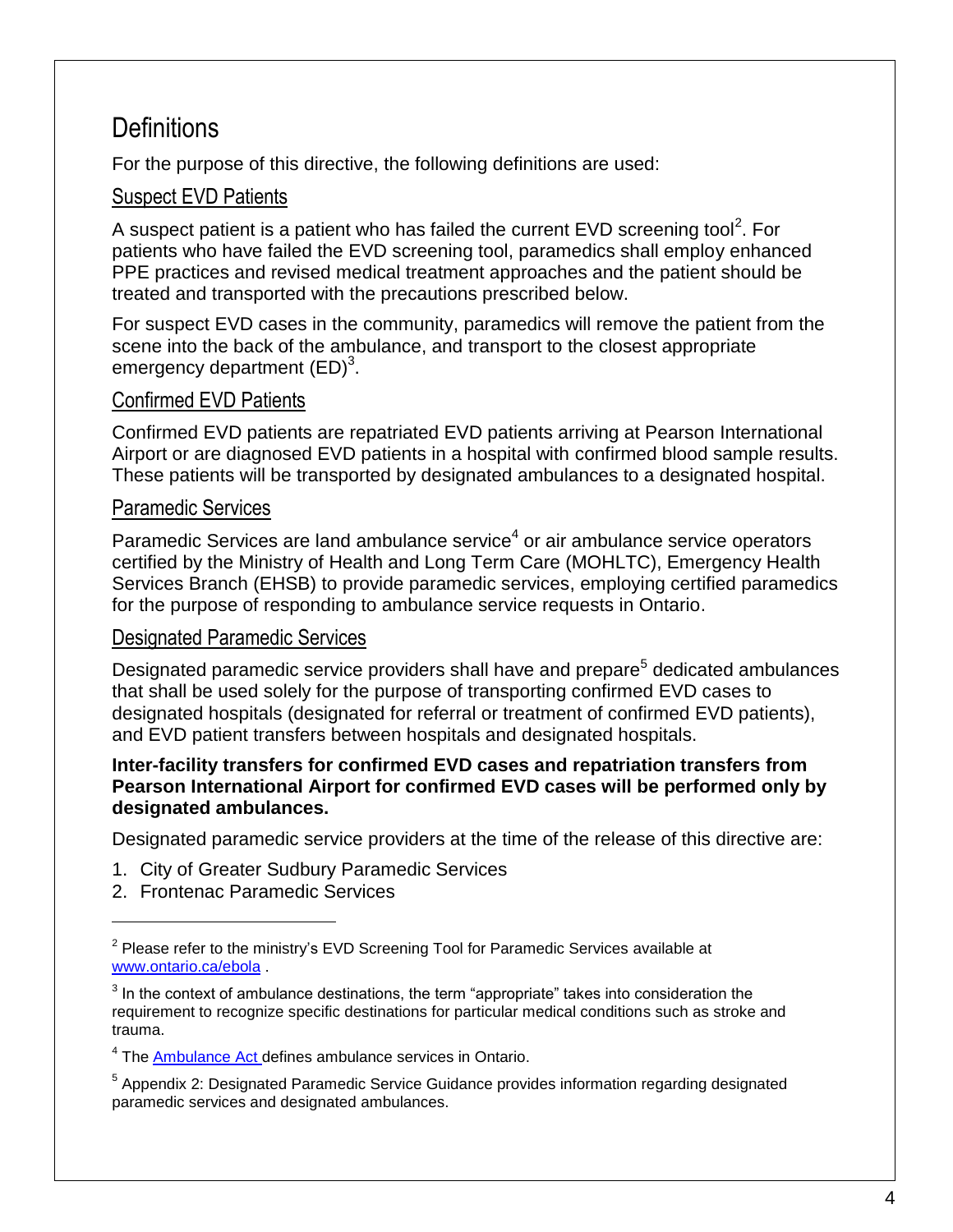- 3. Hamilton Paramedic Services
- 4. Middlesex-London EMS
- 5. Ottawa Paramedic Services
- 6. Peel Regional Paramedic Services
- 7. Superior North EMS
- 8. Toronto Paramedic Services
- 9. Ornge

## Designated Hospital

A hospital designated by the MOHLTC specifically for the purpose of referral, treatment and management of confirmed EVD patients.

The following is the current list of designated hospitals $^6$  in Ontario. The ambulance communication centre or Ornge Communication Centre will direct the land or air ambulance destination in accordance with the specific campus information as provided by the hospitals, when identified.

- 1. Children's Hospital of Eastern Ontario
- 2. Hamilton Health Sciences Centre
- 3. Health Sciences North
- 4. Hospital for Sick Children
- 5. Kingston General Hospital
- 6. London Health Sciences Centre
- 7. St Michael's Hospital
- 8. Sunnybrook Health Sciences Centre
- 9. The Ottawa Hospital
- 10.Thunder Bay Regional Health Sciences Centre
- 11.University Health Network's Toronto Western Hospital

### Bypass Agreements

 $\overline{a}$ 

A bypass agreement is an established mechanism managed by the EHSB for hospitals and local paramedic service providers seeking to establish mutually agreed upon conditions (with supporting medical advice) that permit an ambulance to bypass the closest emergency department for specific patient conditions and transport directly to an appropriate alternative. Considerations include patient acuity, the problem nature and the distance to the proposed alternate destination. Examples of bypass agreements include patient transfer destination protocols for trauma and stroke.

There is no provincial protocol to bypass the closest ED for suspect EVD cases, however hospitals and paramedic services may locally draft bypass agreements for consideration by the ministry. The established approval process<sup>7</sup> for bypass

 $^6$  The specific campus of each designated hospital will be identified by the respective organization and communicated to the ambulance communication centres and the designated paramedic service providers. This list is subject to change.

 $7$  Bypass agreement approvals require submission of the draft agreement to the Central Ambulance Communication Centre (CACC) for review and to initiate consideration for approval by the ministry.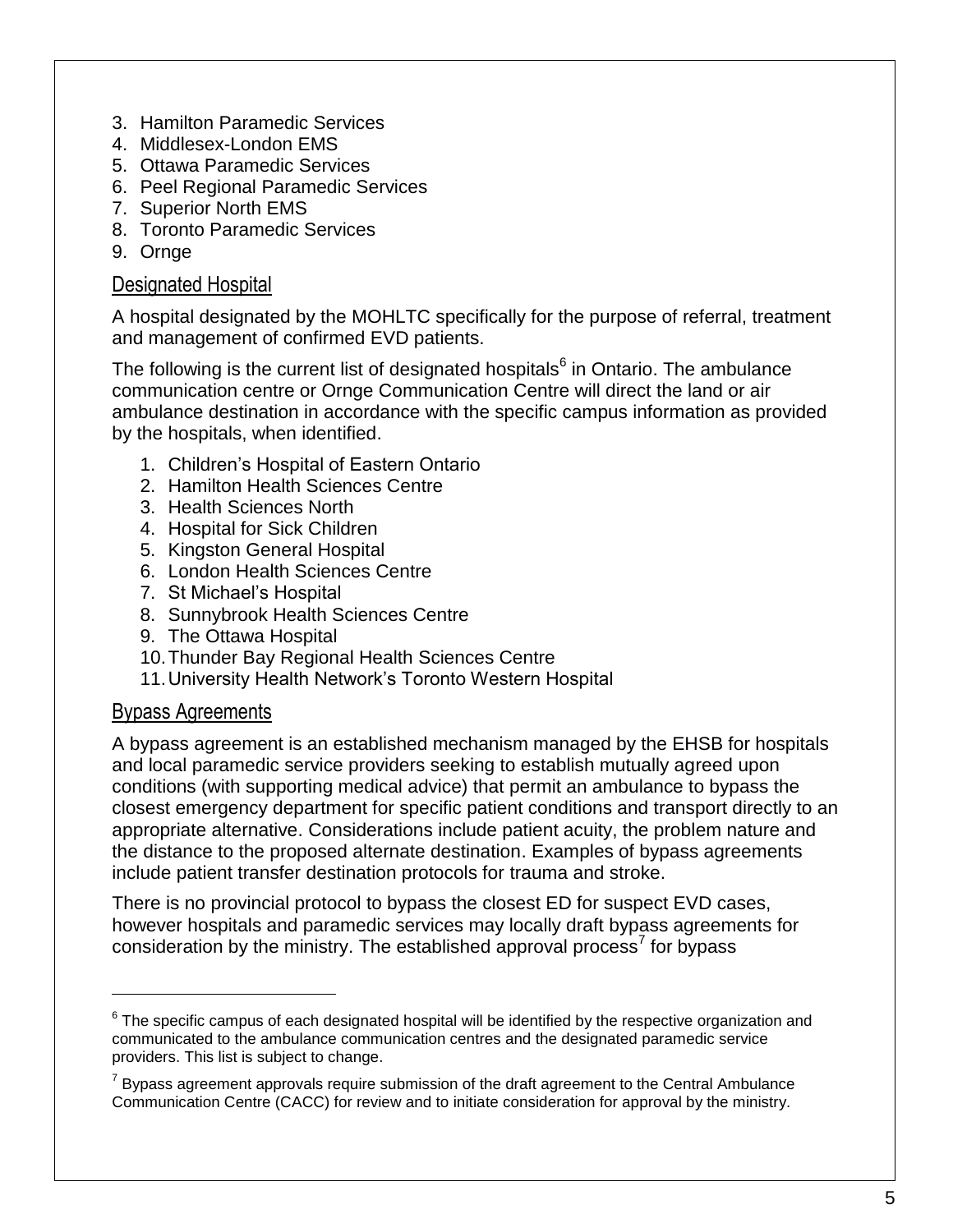agreements (managed by the EHSB) will be followed by hospitals and local paramedic services seeking to implement a local ED bypass agreement for suspect EVD cases.

# Paramedic Service Response to Requests for Ambulance Service

## Designated Land and Air Ambulances

Designated ambulances shall transport only confirmed EVD patients that are picked up at a hospital or Pearson International Airport.<sup>8</sup> They shall contain the minimum necessary equipment and shall be outfitted at the time of each service request with only sufficient equipment to perform the requested transfer.

- 1. Equipment that may be required during such a transfer shall be available in the ambulance, but, as much as possible, will be stored in a manner that minimizes the risk of contamination.
- 2. Equipment that is required under the Patient Equipment Standards (PES) but is not expected to be required for the transfer may be stored in a protected area of the ambulance, or carried in an accompanying escort/support vehicle, to ensure the equipment is available should it be needed during the transfer.

**Ornge** will designate a specific fixed wing air ambulance as a designated air ambulance if the need arises, and when an air ambulance is designated, it shall be reserved solely for transportation of an EVD case similar to a designated land ambulance, and will be prepared and utilized similarly, except that the approach should be modified for the special environment of the aircraft.

**For transport from Pearson International Airport** with a designated ambulance for confirmed EVD patients, two paramedics are required to provide patient care at all times and a third paramedic service designated driver will be assigned.

Only those paramedics and the designated driver fully trained, tested, and drilled (i.e. ability to demonstrate knowledge and understanding of the practical training received) shall provide patient care and should monitor each other's adherence to procedures at all times, including donning and doffing of PPE. Demonstrated knowledge of the practical training should include an understanding of:

• the hazards of EVD,

 $\overline{a}$ 

- engineering and administrative protections,
- the use of PPE and other equipment (and the limitations of the PPE), and
- the proper PPE donning and doffing protocols and techniques

**For inter-facility transport** with a designated ambulance for confirmed EVD patients, at least two paramedics are required for patient care and a third paramedic service designated driver is required to drive the land ambulance. A hospital clinician may be required, depending on patient acuity, and shall provide clinical care (using hospital equipment) during transport.

Designated ambulances will transport an EVD patient in the following manner:

<sup>&</sup>lt;sup>8</sup> Pearson International Airport is currently the only designated port of entry to Ontario for repatriated EVD patients.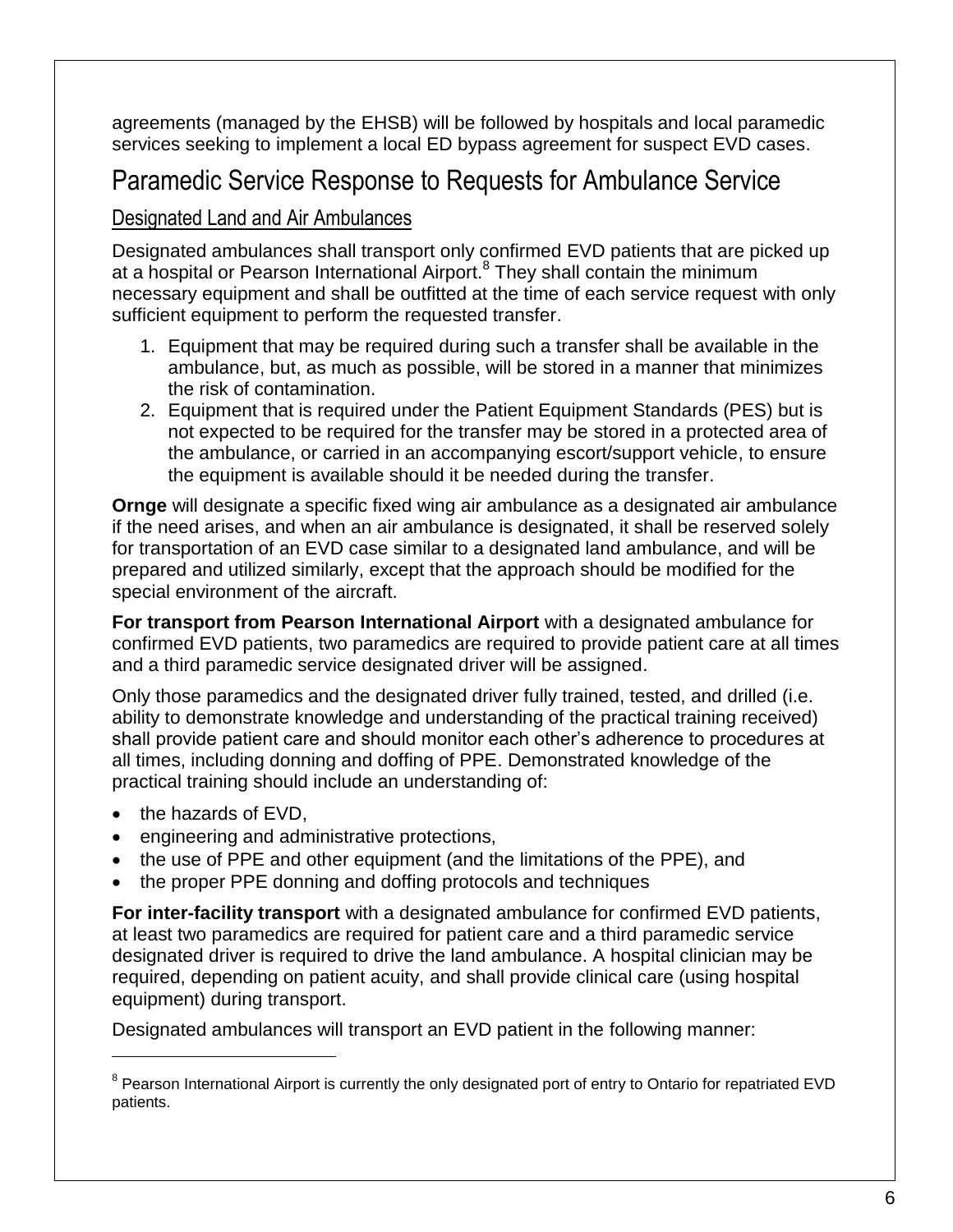- 1. In a manner directed by the attending physician in consultation with ID specialists, the receiving designated facility and the paramedic service provider. The potential for contamination, patient safety and acuity, and the safety of the paramedics, support staff and hospital staff involved will be taken into consideration. Wrap patient in linen as much as possible to avoid environmental contamination. Draping of the interior of the back of the ambulance as operationally feasible and using an impermeable material should be performed to reduce contamination.
- 2. When it has been determined $9$  in consultation between sending and receiving hospitals, attending physician(s), ID specialists and the designated paramedic service, that a negative pressure isolation vessel<sup>10</sup> should be used; in a designated vessel that is secured to the ambulance stretcher and that provides filtration of any air exchange, is supported by both AC power and battery backup power sources (or sufficient reserve backup power sources if AC power is not available or not applicable).

When treating and transporting a confirmed EVD patient, there should be at least two paramedics with the patient at all times in the patient care compartment. The paramedics providing care shall have no other duties and shall monitor each other's adherence to procedures, in particular the donning and doffing of PPE.

The paramedic services designated driver shall be part of the designated transport team and shall also be protected by PPE as described below. PPE not initially selected shall be available in the driver compartment should it be required during the transfer.

PPE requirements for the designated land ambulance driver or designated air ambulance flight crew shall be developed by the paramedic service provider or air ambulance service provider, taking into consideration the operational requirements for the ambulance or aircraft and considering the practical and safety aspects of donning and doffing in adverse conditions.

Practical testing of PPE for drivers and flight crews must be conducted by the service provider during development of the service specific protocols for the operation of land and air ambulances.

In cases where the driver, safety officer or other support personnel will not be within 2 metres of the patient or contaminated environment, enhanced PPE for suspect or confirmed EVD patients is not a requirement and wearing of PPE by the driver of a land ambulance or support unit is not required.

 $\overline{a}$ 

 $9$  For most confirmed patients, the use of negative pressure containment vessels presents an increased risk of exposure to paramedics during loading and unloading, and may not be the most appropriate means of transport by ambulance. See Appendix 2 for further information.

 $10$  Negative pressure containment vessels will be supplied centrally by the ministry to designated paramedic service providers along with supporting documentation and training materials regarding the preparation, use and cleaning of the equipment. Paramedics assigned to work in designated ambulances will receive training on the supplied vessels and will be assessed for competency in their use prior to being assigned to any call where a vessel will be used during patient movement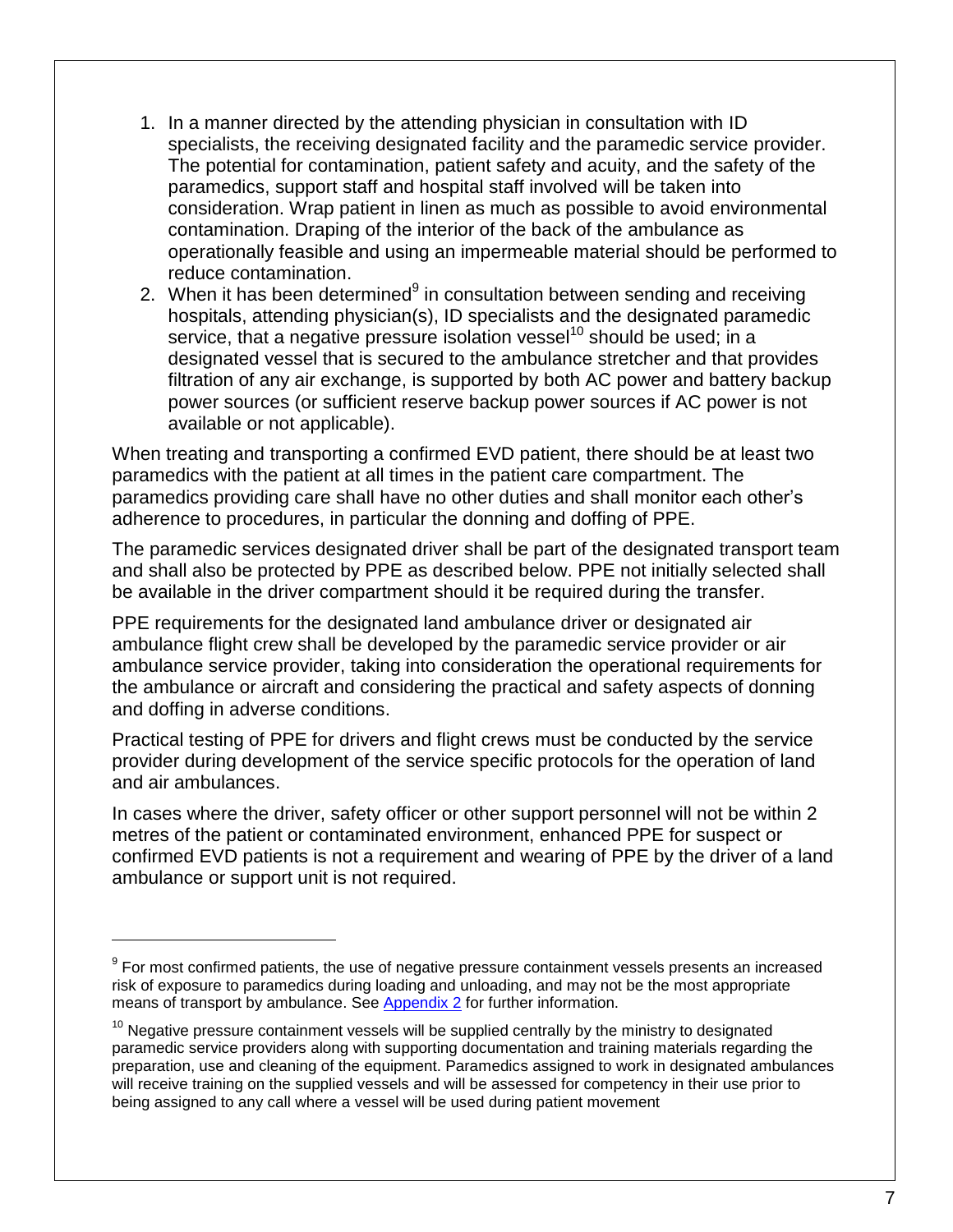In the case of an air ambulance, the pilot and the flight deck will be isolated from the patient compartment and no contact with the patient or equipment will occur. The wearing of PPE by the pilot is not a requirement.

The driver compartment of a land ambulance or flight deck area of an aircraft shall be isolated as much as possible from the patient care area. Designated patient care personnel shall not at any time enter a driver compartment or flight deck area at any time after donning PPE, until the conclusion of any patient transport activity and until a complete deep environmental cleaning and decontamination of the designated land or air ambulance and all members of the transportation team has been performed.

Only those paramedics fully trained, tested, and drilled (i.e. ability to demonstrate knowledge and understanding of the practical training received) on the hazards of EVD, PPE and other equipment such as the vessel, and provided with the knowledge of the limitations of the PPE), and proper PPE donning and doffing protocols and techniques, shall form part of the transport team and all members of the team shall at all times monitor each other's adherence to procedures, particularly donning and doffing of PPE.

Further guidance on the transfer of patients to designated hospitals will be provided to Paramedic Services by the Ministry of Health and Long-Term Care, Emergency Health Services Branch, in the form of Training Bulletins.<sup>11</sup>

### Non-Designated Ambulances

 $\overline{a}$ 

Non-designated ambulances are land or air ambulances deployed by paramedic service providers and Ornge to respond to all ambulance requests (excluding those outlined above for designated ambulances) as assigned by an ambulance communication centre. These include those requests where there is a suspect EVD patient as identified by the ambulance communication centre or Ornge Communication Centre through screening protocols based on the current EVD screening tool.

Paramedics responding in a non-designated ambulance, and any other responders that may be responding to the request, will always follow Routine Practices and Additional Precautions (RPAP) as recommended by the Provincial Infectious Diseases Advisory Committee  $(PIDAC)^{12}$ . RPAP includes the use of hand hygiene, cleaning and disinfection of all shared equipment, regular environmental cleaning using an approved hospital grade disinfectant<sup>13</sup>, meticulous attention to safety around the use of needles and sharps, and a complete and careful risk assessment during the initial patient encounter.

Where EVD is suspected, paramedics will follow further enhanced precautions as identified below. Where other first responders are responding to the call, the same precautions apply.

 $11$  Training bulletins are routinely used by EHSB as needed, to provide guidance to paramedics and to ambulance communication officers.

<sup>&</sup>lt;sup>12</sup> See PIDAC's [Routine Practices and Additional Precautions in All Health Care Settings](http://www.publichealthontario.ca/en/eRepository/RPAP_All_HealthCare_Settings_Eng2012.pdf) for more information.

 $13$  All hospital-grade disinfectants must have a drug information number (DIN)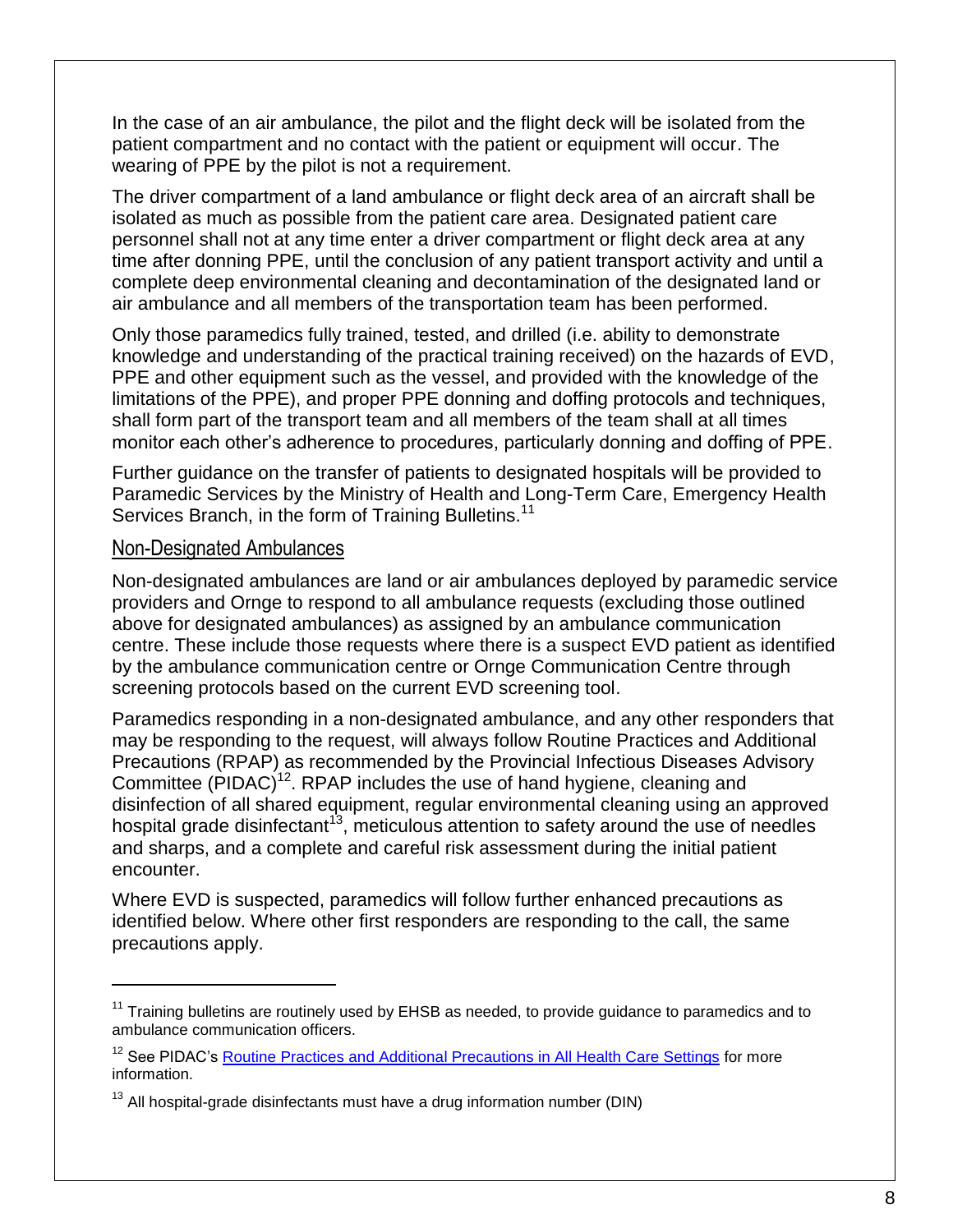## Patient Transportation from Pre-Hospital Setting to ED

When a suspect EVD patient is identified by an ambulance communication centre, the anticipated destination or receiving ED will be notified by the ambulance communication centre immediately.

When a suspected case of EVD is initially identified by a paramedic after patient assessment at the scene of any land or air ambulance service request, the receiving ED must be notified immediately by the paramedic or ambulance communication centre to allow appropriate receiving preparations by the hospital.

The initial assessment, triage, and transfer of care to ED staff of patients with suspected EVD will be conducted in the ED ambulance bay. While in the ambulance bay, ED triage area (if applicable), or ED proper (if applicable), paramedics attending to an EVD patient while wearing PPE shall avoid contact with hospital surfaces, walls, and equipment, and maintain a distance of at least one metre from staff and visitors. Any contact must be reported to hospital staff and the paramedic's supervisor.

Where no ambulance bay exists, a safe area located away from public access and other people, and as determined by the hospital in consultation with the paramedic service should be pre-identified for the initial assessment and triage of suspect EVD patients. This process may be conducted inside the ambulance. Following the initial assessment and triage by the ED staff, and if the patient is **cleared** of EVD suspicion, the paramedics may discontinue enhanced precautions.

If the initial assessment and triage by ED staff indicates that EVD is suspected, the paramedics shall continue enhanced precautions until deep environmental cleaning and decontamination of the ambulance has been completed. These deep environmental cleaning and decontamination processes will be conducted according to local paramedic service and first responder service policies.

### Restricting Access to Patient(s)

For **designated** ambulance transport of confirmed EVD patients, no persons other than the paramedics and/or other essential health care providers (appropriately trained as noted previously in this Directive) shall be allowed in the back of the ambulance.

For **non-designated** paramedic service transport of suspected EVD patients, no persons other than the paramedic(s) (appropriately trained as noted previously in this Directive), and if required, a care-giver, shall be allowed in the back of the ambulance.

# Point of Care Risk Assessments

Transmission of EVD can occur:

- directly through contact with blood and/or body fluids or droplets,
- indirectly through contact with patient care equipment or surfaces contaminated with blood and/or body fluids (secretions and excretions: blood, vomit, urine, feces, sweat, semen, saliva, other fluids), and
- possibly when performing aerosol-generating procedures.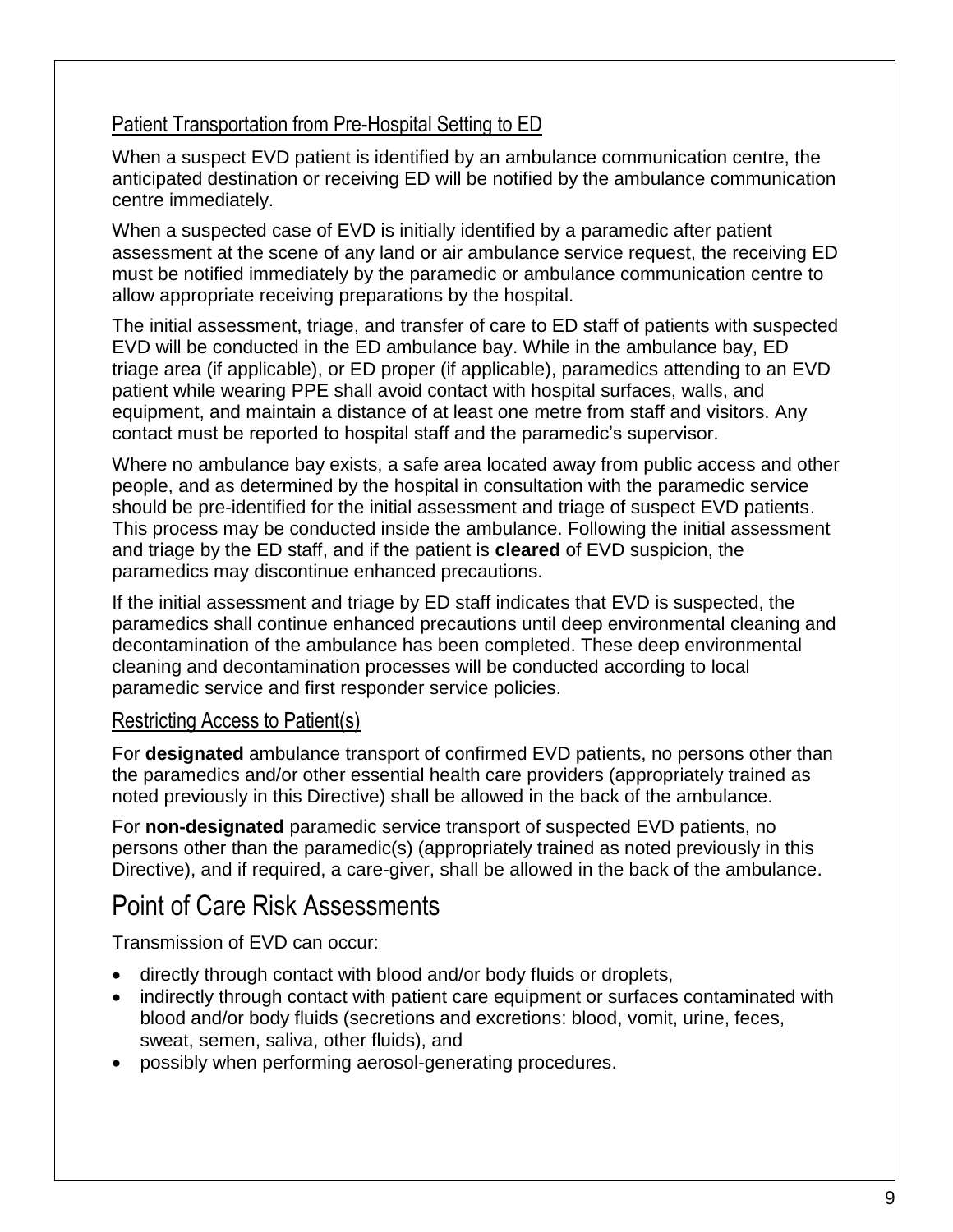Paramedic services shall ensure that paramedics are incorporating the latest in occupational health & safety and infection prevention & control recommendations from the Chief Medical Officer of Health for EVD into their point of care risk assessments, including any enhancements or modifications to PPE.

### Ambulance Communication Centre Screening

When ambulance communication centres and the Ornge Communication Centre receive a request for an emergency land or air ambulance response, they shall employ the EVD screening tool.

When the screening indicates a suspect EVD case the ambulance communication centre or the Ornge Communication Centre shall immediately advise the responding paramedics that, "**The patient has failed EVD screening"**. Additional medical information will be provided as soon as available/possible.

To implement EVD screening, ambulance communication centres using the DPCI II<sup>14</sup> call taking protocols will use the EVD screening tool for Paramedic Services published and maintained by the Ministry of Health and Long-Term Care.

To implement EVD screening, ambulance communication centres using MPDS $^{\text{IM}}$  call taking protocols<sup>15</sup> will implement the Emerging Infectious Disease Surveillance Tool (SRI/MERS/EBOLA).

### Paramedic Screening

 $\overline{a}$ 

Patients presenting in pre-hospital environments shall be screened first by the ambulance communication centre (as outlined above) according to the most current version of the EVD screening tool, as well as by the paramedics at the scene.

Patients screened by the ambulance communication centre and identified as a suspect EVD patient shall be screened again using the EVD screening tool by a paramedic upon arrival. The assessment should be conducted by one paramedic (appropriately protected as described for suspect EVD patients in this directive) immediately upon arrival, and prior to a second paramedic entering the scene.

A paramedic should conduct a point of care risk assessment at a minimum distance of two (2) metres before **each interaction** with a patient and/or the patient's environment to evaluate the likelihood of exposure to an infectious agent/infected source and to choose the appropriate safe work practices, including appropriate PPE.

The second paramedic must remain more than two metres away from the patient and shall follow routine PPE precautions while awaiting the results of the point of care risk assessment conducted by the paramedic performing this role. (The purpose of the precautionary approach is to allow the paramedic team to communicate the findings of the assessment to the ambulance communication centre, and/or hospital, and/or ID

<sup>&</sup>lt;sup>14</sup> Dispatch Priority Call Information II (DPCI II) is a Ministry of Health and Long Term Care proprietary ambulance call prioritization algorithm used in Ontario by some ambulance communication centres.

<sup>&</sup>lt;sup>15</sup> Medical Dispatch Priority System  $\mathcal D$  is an ambulance call prioritization algorithm used by Toronto and Niagara ambulance dispatch centres.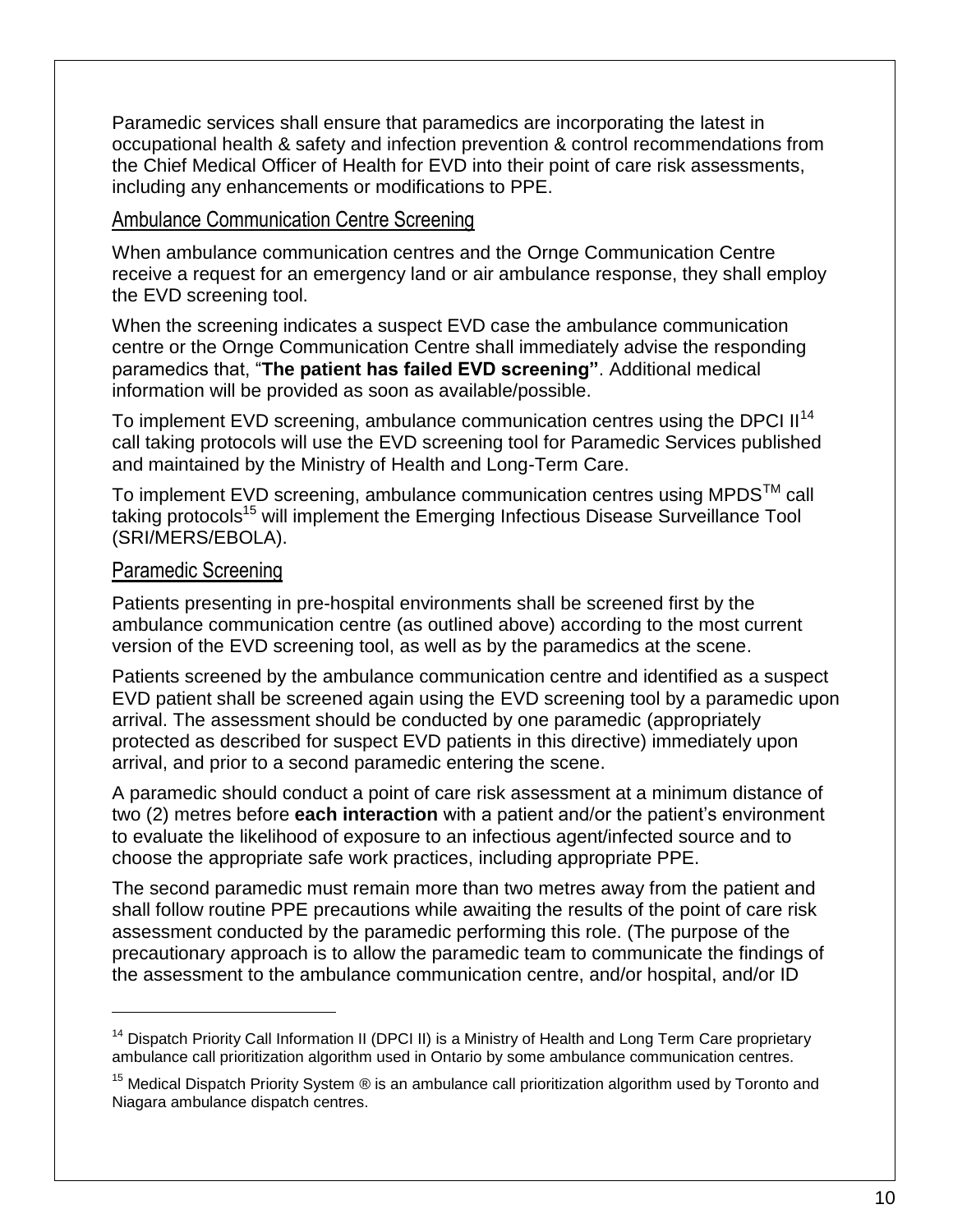specialist for advice, and/or perform any other duties required that may be impeded once enhanced precautions are adopted by both paramedics.)

The second screening that is conducted at the scene will result in the paramedic making a determination as to whether the patient is a suspect EVD patient (and the provisions of the directive will apply) or that the patient is not a suspect EVD patient (and standard operating procedures of the paramedic service will apply).

Based on the paramedic point of care risk assessment conducted at the scene, if the determination is made that the patient is a suspect EVD case, and if a consultation protocol is established by the ministry, the paramedic shall contact a designated Infectious Disease (ID) specialist using the protocols established by the EHSB in order to receive advice and assistance in making the on-scene determination.

- This consultation will result in a determination that the patient is a suspect EVD case and the provisions of the directive will apply; or
- The consultation will result in a determination that the patient is not a suspect EVD case and the paramedic will resume normal practices.
- If a consultation protocol has not been established by the ministry or is not possible for operational reasons (such as no radio patch service) then the results of the pointof-care risk assessment conducted by the paramedic shall define the patient as a suspect EVD case, or not, until the patient is transferred to the emergency department (ED).

# Tiered Agency Responses and Co-Responders

Tiered response agreements are established between paramedic services and allied agencies such as fire departments and/or police services. Municipalities are responsible for tiered response agreement provisions and the participation of agencies in tiered response agreements.

For suspect EVD cases as identified by the ambulance communications centre, the allied responders that participate in medical tiered response shall be immediately notified by the communication centre that, **"The patient has failed EVD screening"**. Unless fire and police services are required to attend to a suspect EVD case for a specific purpose (e.g. for extrication or for the restraint of a combative patient), all measures should be taken to avoid a tiered response. If police or fire services are needed for a suspect EVD case, paramedic service providers should consult with the allied agency to establish the appropriate response procedures.

## Personal Protective Equipment

## Suspect or Confirmed EVD Cases

 $\overline{a}$ 

For confirmed or suspect EVD cases (as identified by the communications centre or on scene by the paramedic), the following minimum<sup>16</sup> PPE coverage is required:

 $16$  The prescribed PPE level is appropriate for the management of suspect and confirmed EVD patients. A Positive Air Pressure Respirator (PAPR) has been approved by the ministry as an alternative to the N95 and face shield combination for EVD patient management. Training on the use of PAPRs must be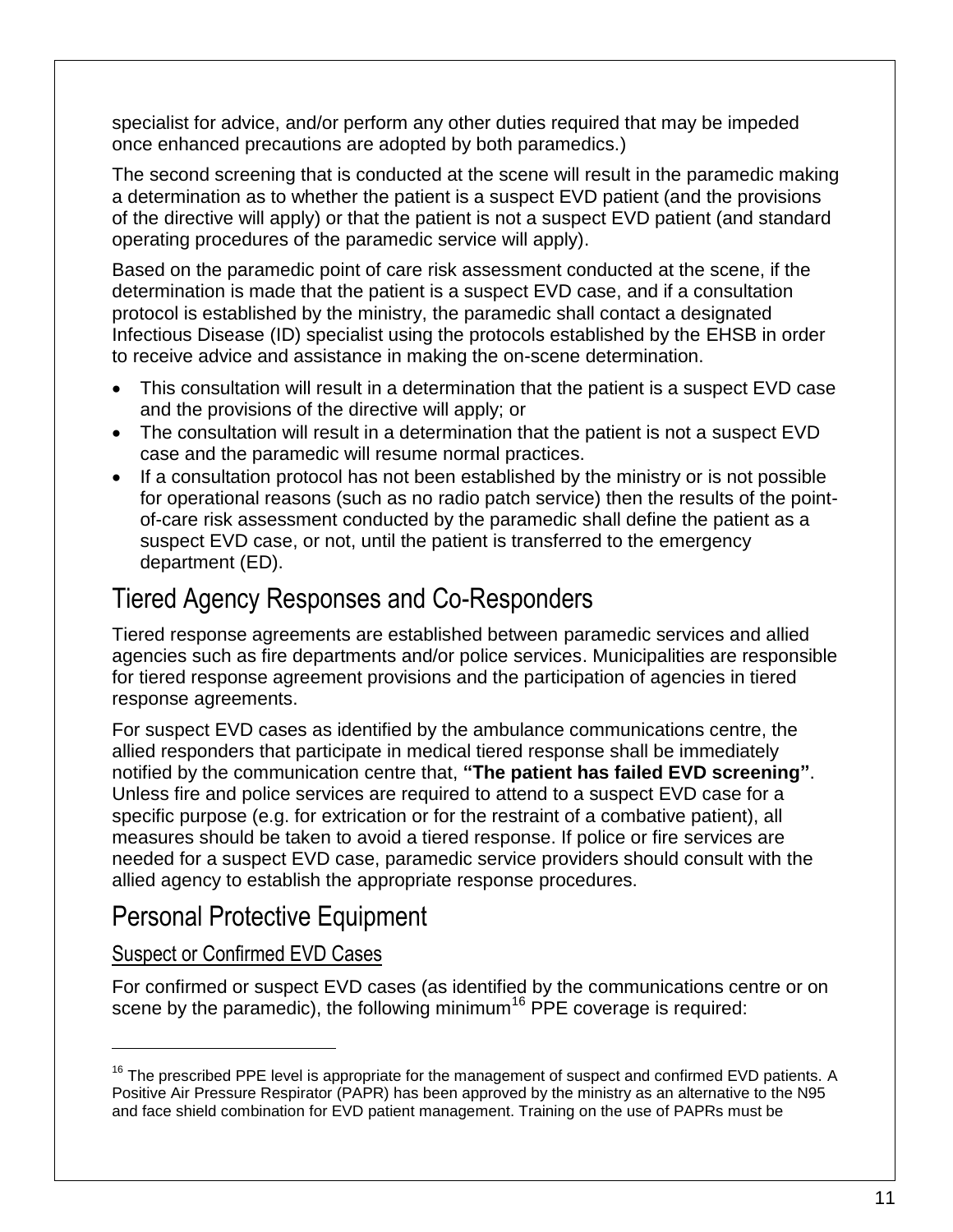- fit-tested, seal-checked N95 respirator
- full face shield (may be supplemented by safety eyewear)<sup>17</sup>
- double gloves one glove under the cuff and one longer glove over the cuff
- impermeable full body barrier protection there should be no exposed, unprotected skin, which can be achieved by the use of the following components:
	- full head protection to cover the head and neck, gown(s), and foot coverings (foot coverings to provide at least mid-thigh protection); or
	- one piece full body protective suit (coverall) with integrated or separate hood and covered seams, and foot coverings providing at least mid-calf protection

Consideration must be given to the environment and working conditions of paramedics, such as being exposed to adverse and changing weather, slippery terrain and other variables that paramedics may experience. Paramedic Services should take into consideration the working conditions and needs of paramedics when procuring PPE solutions.

Training provided to paramedics and first responders on the chosen protective equipment and its components must follow the manufacturer's advice, and any other training regimen developed by the employer.

## Procedures

 $\overline{a}$ 

## Donning and Doffing PPE

In some cases, patients with EVD may not be recognized immediately. The consistent and appropriate use of RPAP remains the best defense against the transmission of EVD and other infections. RPAP includes the use of hand hygiene, cleaning and disinfection of all shared equipment, regular environmental cleaning using an approved hospital grade disinfectant, meticulous attention to safety around the use of needles and sharps, and a complete and careful risk assessment during the initial patient encounter.

RPAP, including the use of appropriate PPE, should always be followed by paramedics and first responders. Sufficient quantities of PPE in a variety of sizes shall be provided by the ambulance service or first responder agency to ensure that the PPE is the correct size for the paramedic and first responder required to use it.

Paramedics should observe each other's donning and doffing of PPE to ensure that the inadvertent contamination of eyes, mucous membranes, skin or clothing does not occur. Whenever possible, doffing must be observed by an individual who has been trained in doffing techniques by their paramedic service. Doffing without an observer should only

provided and must be consistent with the principles outlined in this directive. Guidance for paramedics will be provided by the Medical Advisory Committee (MAC) should PAPRs be used while performing modified medical procedures.

<sup>&</sup>lt;sup>17</sup> Paramedic Services may prescribe local practices to supplement the requirement for a full face shield. Considerations for supplementing the face shield would include the design and configuration of the face shield and working environment. Augmentation of the full face shield should also consider the design of the selected optional eye protection (such as potential for fogging, or degree of protection provided).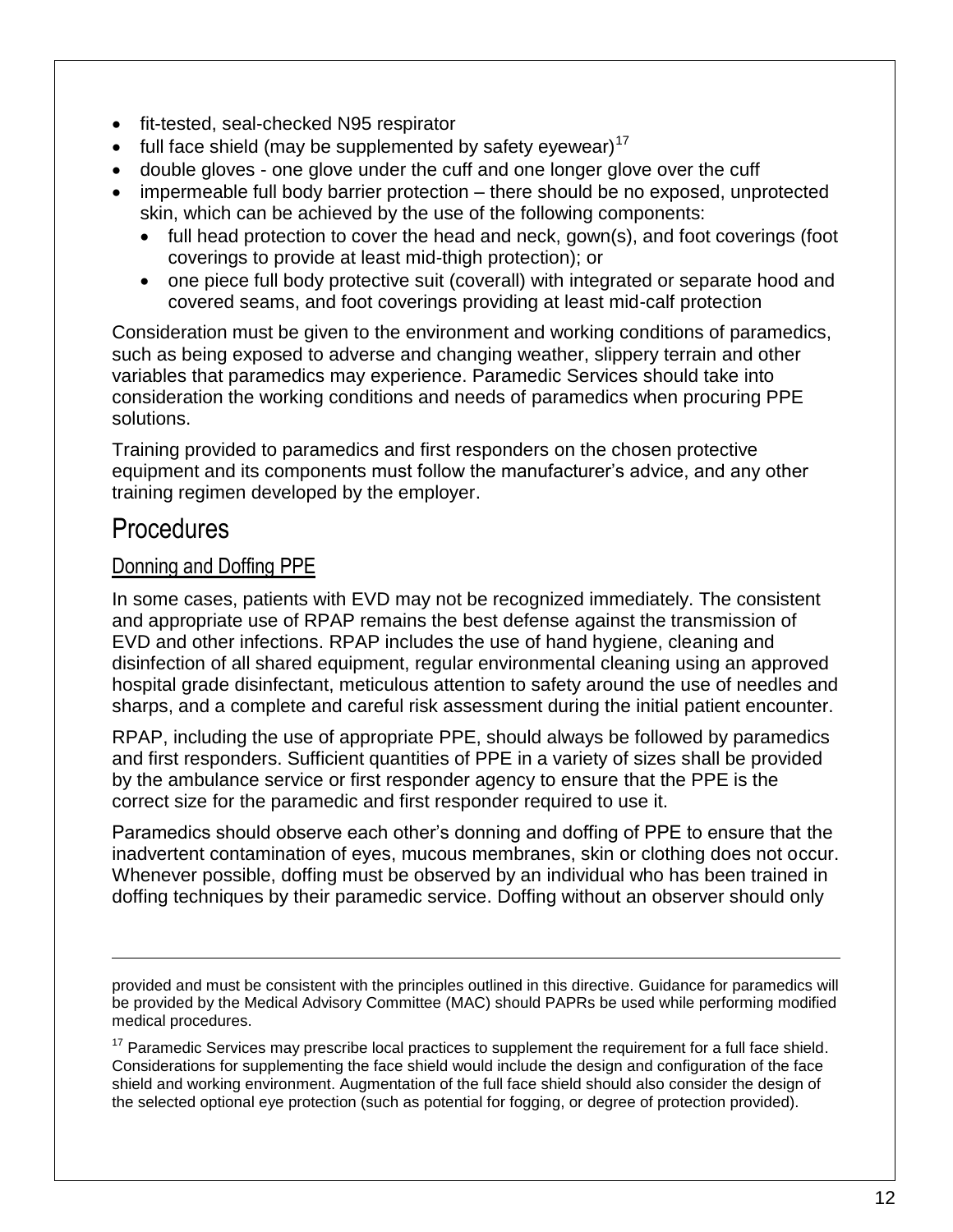occur when it is unavoidable (such as when a breach occurs and there is no assistance available or during other circumstances that prevent assisted doffing).

If self-doffing is a requirement because no assistance is available and PPE must be removed, first use a hospital grade disinfectant on the outer layer of gloves. If a hospital grade disinfectant is not available, use alcohol-based hand rub (ABHR) on gloves, ensuring the gloves are removed immediately and not subjected to extended contact with ABHR which may degrade glove material. Cleaning of gloves is applicable only during doffing and should not be done during normal use; gloves are never cleaned and then left on the hands for continued use.

In circumstances requiring self-doffing, every effort should be made to mitigate the risk of touching any part of the body with contaminated hands, including contaminated gloved hands. Sanitizing the second layer of gloves may also be done if/when they have been uncovered. This practice mitigates risks if a breach to gloves has occurred and should always be done before a critical step during doffing (such as removal of eye protection or N95 respirator mask).

Paramedics must avoid contact between contaminated gloves/hands and equipment and the face, skin or clothing. Hands or gloves must be cleaned before any contact with the face. If there is any doubt, clean hands again to ensure mucous membranes (eyes, nose and mouth) will not be contaminated.

# Patient Care

 $\overline{a}$ 

Only essential equipment shall be used while caring for a suspect or confirmed EVD patient. Medical devices and equipment should be disposable whenever possible. All equipment used shall be dedicated to the patient until the diagnosis of EVD is excluded, patient care has been transferred to the ED or the designated hospital, and all precautions are discontinued. All re-usable equipment must be **cleaned and disinfected** using a hospital grade disinfectant<sup>18</sup> by personnel using appropriate PPE and according to the manufacturer's instructions prior to re-use on a subsequent patient. Extreme caution should be exercised when performing procedures which utilize sharps, such as starting intravenous lines or performing injections (which must only occur in a non-moving ambulance). Use of needles and sharps should be kept to a minimum and used for medically essential procedures only. A needleless system and safety-engineered medical devices **must** be used in accordance with the regulation O. Reg. 474/07 Needle Safety made under the *Occupational Health and Safety Act*. A puncture resistant sharps container must be available at point-of-use.

Paramedics will follow the advice of the Medical Advisory Committee (MAC) regarding the treatment of patients, changes in clinical practice, or modified medical procedures for suspect or confirmed EVD patients. Any updated advice from the MAC will be provided to paramedic services and paramedics by the EHSB and will be published in the form of training bulletins.

 $18$  All hospital-grade disinfectants must have a DIN number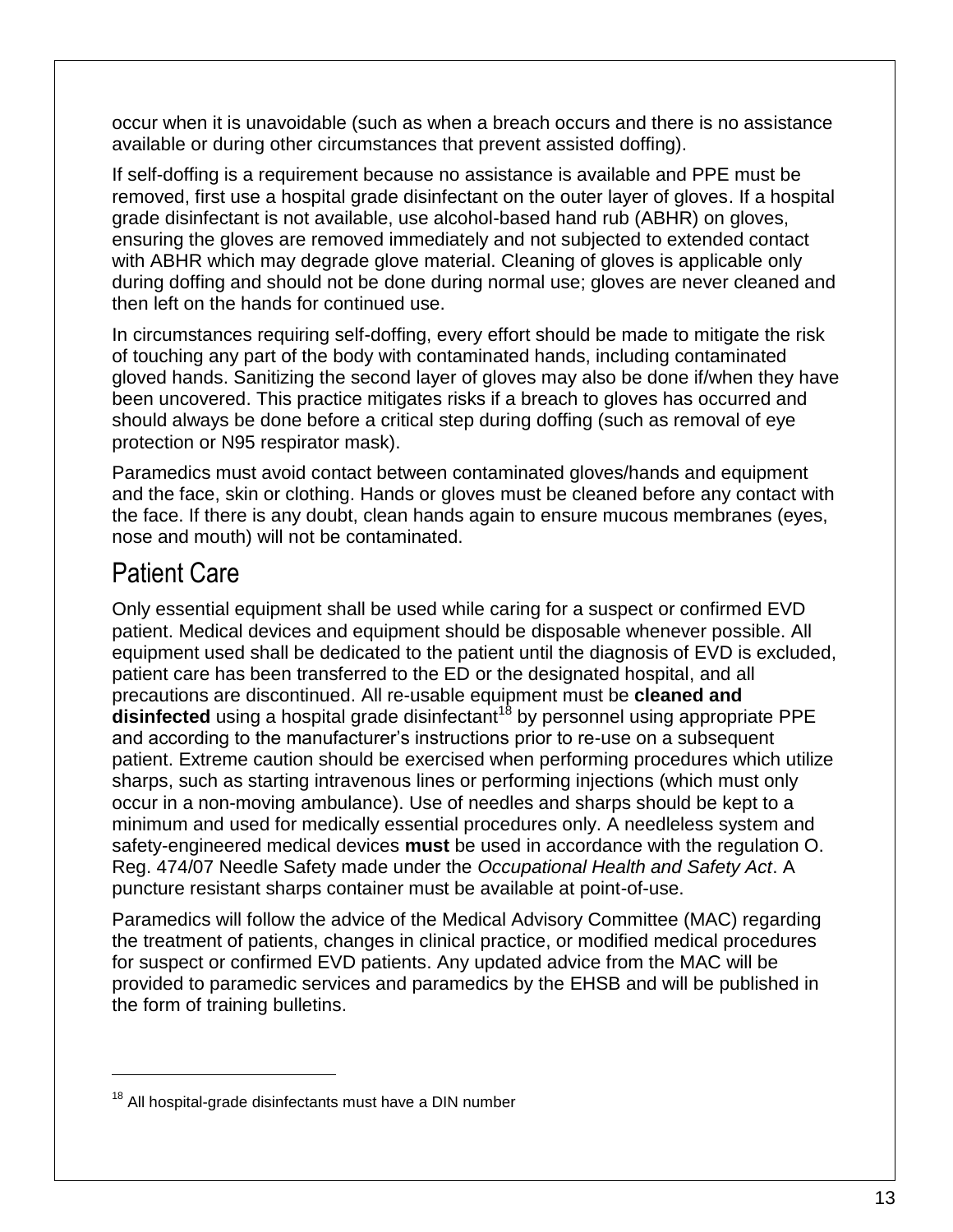Paramedics are not responsible for cleaning and/or decontamination of the location from which a patient is removed. Hospitals who receive a suspect EVD patient are required to notify the local public health unit. The hospital will also notify Public Health Ontario (PHO) if laboratory testing is being considered. A future directive will be developed by the CMOH to address decontamination and waste management requirements related to a suspect or confirmed EVD patient.

# Cleaning and Decontamination

 $\overline{a}$ 

- **Blood and all body fluids from EVD patients are highly infectious.**
- **Safe handling of potentially infectious materials and the cleaning and disinfection of the land or air ambulance and equipment is paramount.<sup>19</sup> Waste management<sup>20</sup> is also critical.**

Use hospital-grade disinfectants to clean the ambulance and follow the manufacturer's recommendations.

Any impermeable draping material used in an ambulance and any containment material used to isolate equipment should be collected by ensuring external surfaces are folded inwards, minimizing contamination risk.

Materials contaminated from a confirmed EVD patient are considered highly contagious and must be managed and treated in accordance with the future CMOH waste management directive<sup>21</sup>. Pending release of that directive, waste should be handled in accordance with this directive and/or in conjunction with paramedic services' local hospital policies.

All potentially EVD contaminated waste should be disposed of using two leak proof, red bio-hazard waste bags, or a leak proof, red bio-hazard bag and a leak proof outer container. The outer bio-hazard bag or container should be cleaned with a hospitalgrade disinfectant before being transported for incineration,

Upon transfer of care of the patient to the ED, paramedics will doff PPE and don fresh PPE prior to commencing deep environmental cleaning and decontamination of the land or air ambulance. Deep environmental cleaning includes, but is not limited to:

- the removal of all dirty/used items (e.g. suction container, disposable items).
- the removal of any draping material before starting to clean the ambulance.
- the disposal of anything in the ambulance that was not protected by draping material or cannot be cleaned as noted above and in accordance with the CMOH waste management directive.

<sup>&</sup>lt;sup>19</sup> Refer to PIDAC's Best Practices for Environmental Cleaning for Prevention and Control of Infections in [all Healthcare Settings](http://www.publichealthontario.ca/en/eRepository/best_practices_environmental_cleaning_2012.pdf) for more information.

<sup>&</sup>lt;sup>20</sup> Waste management and other environmental concerns with respect to management of EVD-related materials will be addressed in a future CMOH waste management directive and specific information and direction in that directive may augment or supersede information on waste management in this directive.

 $21$  Refer to the future CMOH Waste Management Directive when it has been released.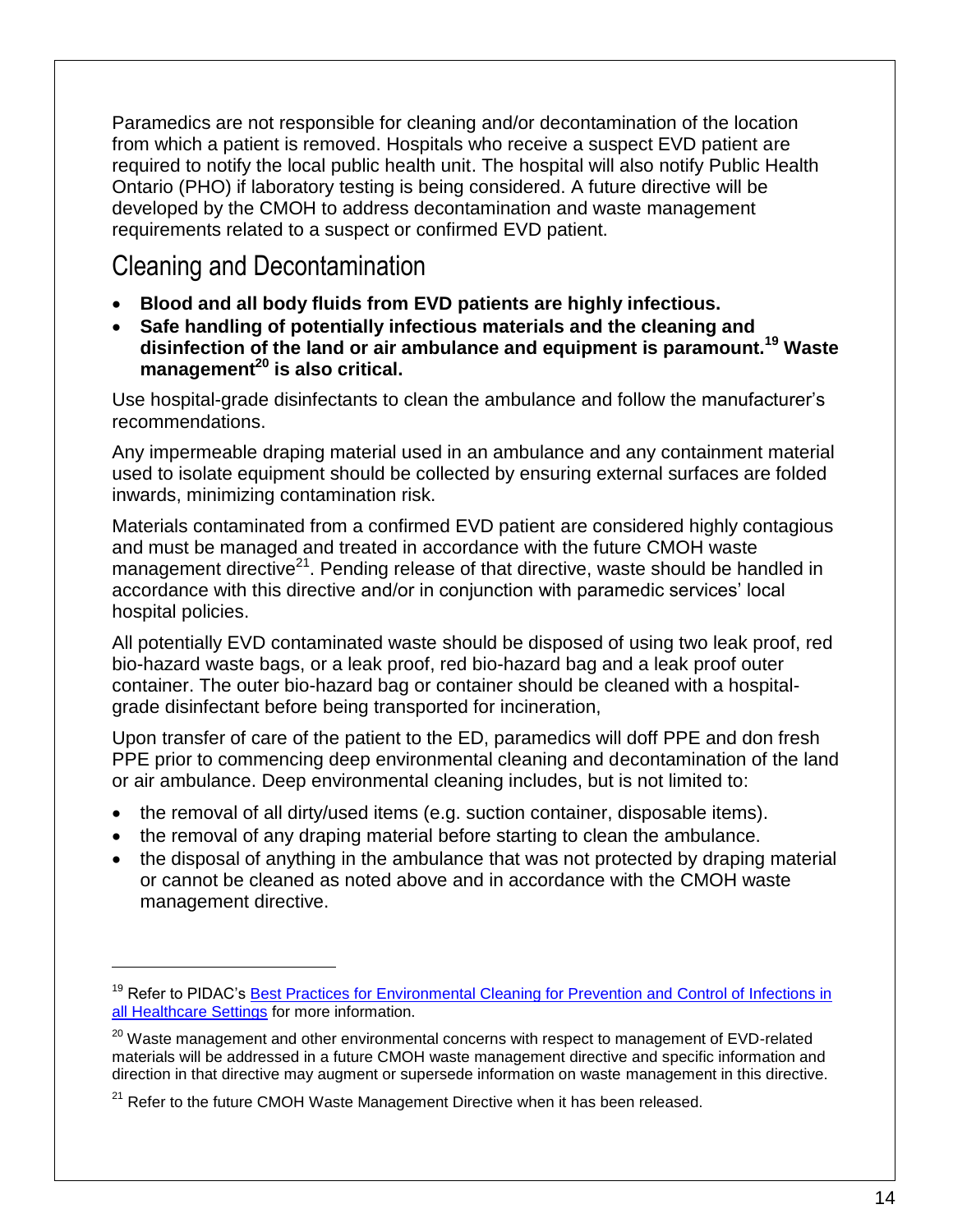the use of hospital-grade single-use wipes (preferred) or microfibre fresh cloths, microfibre mop, supplies and solutions to clean the ambulance

During the cleaning process:

- use as many wipes/cloths as necessary to clean the ambulance
- do not dip a cloth back into disinfectant solution after use
- do not re-use cloths
- clean and disinfect all surfaces
- allow for the appropriate surface contact time with the disinfectant
- discard all contaminated linens and cloths used during the cleaning process
- all other equipment used to clean the ambulance must be cleaned and disinfected before being put back into general use (or disposed of if it cannot be cleaned and disinfected)
- fluid contaminants must be controlled during the cleaning process to ensure contamination of the cleaning area does not occur (i.e., body fluids such as vomit are not 'hosed out' $)^{22}$
- all local processes to control the decontamination process must be followed along with all current environmental policies as well as any guidance that is issued for waste management and disposal

Cleaning and decontamination of any vessels used for transport of EVD patients will be performed only by staff who have received training on the equipment and on the cleaning and decontamination procedures recommended by PIDAC (see footnote 11) and the manufacturer.

In instances where vessels are used, the ambulance must still be cleaned and decontaminated as per the above procedures.

Cleaning and decontamination may be performed by the paramedic service using appropriately trained staff employed by the service (as noted above), or may be performed by an external agency, contracted by the paramedic service to conduct cleaning and decontamination.

After cleaning and decontamination is complete, doffing of PPE should be performed in the same manner as previously specified including the use of the observer.

## Duration of Precautions

 $\overline{a}$ 

For patients with suspected EVD, precautions taken by paramedics shall remain in effect until the possibility of EVD has been eliminated.

For patients where EVD is still being considered or for confirmed EVD cases, the precautions taken by paramedics shall remain in effect until the land or air ambulance or designated ambulance and personnel have been decontaminated in accordance with the directive and all local policies.

 $22$  Refer to the future CMOH Waste Management Directive when it has been released.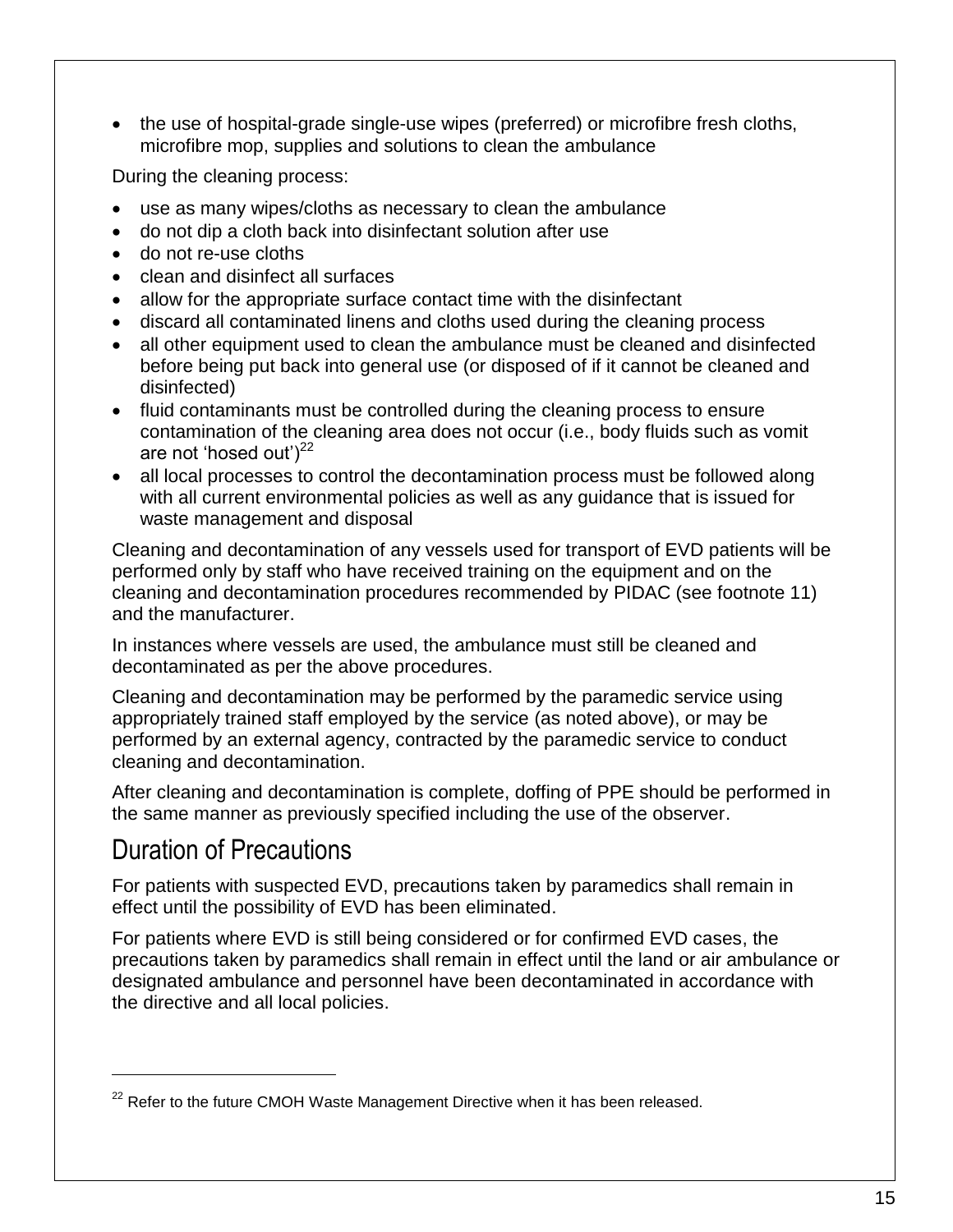# Management of Potentially-Exposed or Exposed Paramedics

Paramedic service providers and first responder service providers shall develop policies for monitoring and managing paramedics or first responders who have had contact with suspect or confirmed EVD patients. Follow-up of paramedics or first responders who have been potentially exposed is the role of the employer and local public health units. The employer shall ensure that the local public health unit is notified of any paramedic involved in the management of a patient with suspected or confirmed EVD.

The notice of occupational illness requirements of Section 52 (2) of the *Occupational Health and Safety Act* are to be adhered to by employers if the employer is advised by or on behalf of a worker that the worker has an occupational illness or that a claim in respect of an occupational illness has been filed with the Workplace Safety and Insurance Board by or on behalf of the worker.

All exposures shall also be reported to the Joint Health and Safety Committee (JHSC) and the Health and Safety Representative (if any).

Paramedics with percutaneous or mucocutaneous exposures to blood, body fluids, secretions, or excretions from a patient with suspected EVD shall:

- Stop working.
- Immediately wash the affected skin surfaces with soap and water (if not possible, use ABHR). For mucous membrane splashes (e.g., conjunctiva) irrigate with copious amounts of water or eyewash solution.
- Immediately notify the ambulance communication centre or Ornge Communication Centre for a second response.
- Contact the employer.
- Comply with employer-provided arrangements for transportation to decontamination area.
- Address the exposure (for example, if the exposure was a result of a breach of the PPE, the breach should be addressed).
- Follow up with the employer and an appropriate health care provider for postexposure assessment and management for blood-borne pathogens as per usual organizational policy.

Note that the sequence of steps may require adjustment depending on the circumstances at the time of exposure.

Paramedics who have been caring for or exposed to an EVD patient, and subsequently develop fever (greater than 38 degrees Celsius) or other symptoms consistent with EVD and within 21 days of last known exposure, shall:

- Not report to work or immediately stop working and isolate self from others.
- Notify their employer and local public health unit for further direction.
- Seek prompt medical evaluation and testing as clinically indicated.
- Comply with work exclusion recommended by their local public health unit (PHU) until they are deemed no longer infectious to others.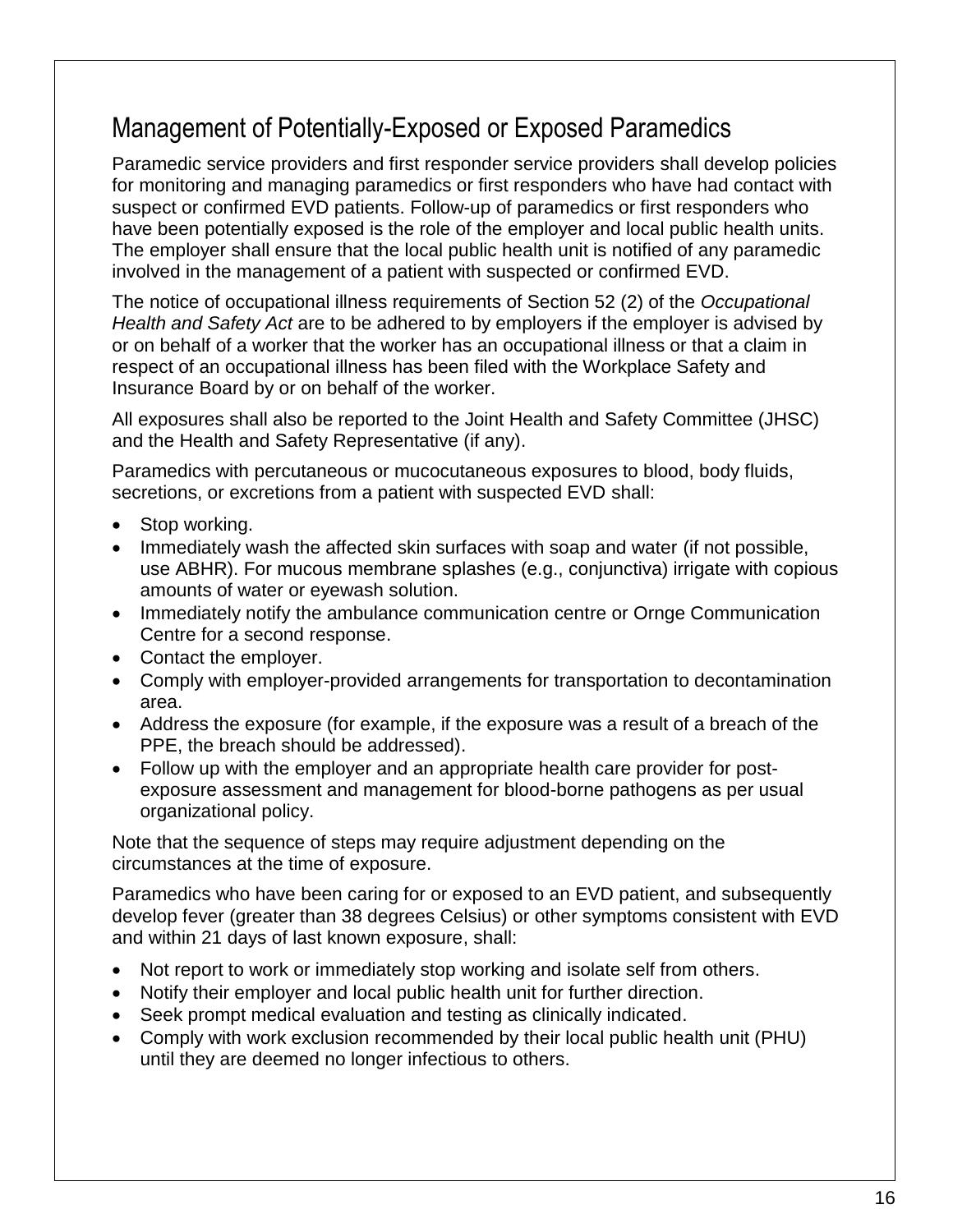For asymptomatic paramedics who had an unprotected exposure (e.g., not wearing recommended PPE at the time of patient contact or through direct contact to blood or body fluids) to a patient with EVD:

- Receive medical assessment and follow-up care including fever monitoring and monitoring for other symptoms compatible with EVD twice daily for 21 days after the last known exposure.
- The PHU will conduct daily monitoring for 21 days from the last exposure.
- Do not have any patient contact for 21 days following the unprotected exposure. Other proposed activities (which cannot consist of patient care) will be reviewed by public health.

For asymptomatic paramedics with no unprotected exposure but who have cared for a patient with confirmed EVD (e.g., wearing recommended PPE and with no breach):

They should be referred to the PHU for individualized assessment and support.

## **Communications**

EVD can generate extreme media interest. A strategy for internal communications within the organization to reach all staff is important. Easy access to updated policies, procedures, fact sheets and Q and A's geared to various educational and language levels are examples. Maintaining patient confidentiality in the face of media interest is a challenge. Paramedics should be reminded of their legal responsibilities under the *Personal Health Information Protection Act*, 2004t.

Note that the Ministry of Health and Long-Term Care may activate the Ministry Emergency Operations Centre to coordinate and direct the health system's response in the event of a confirmed case of EVD in Ontario. As part of this coordination, the MEOC will support health system partners, including paramedic service providers, to implement a coordinated communications strategy.

**Note: You are also required to comply with applicable provisions of the Occupational Health and Safety Act and its Regulations.**

D. Il Mourat

David L. Mowat, MBChB, MPH, FRCPC Interim Chief Medical Officer of Health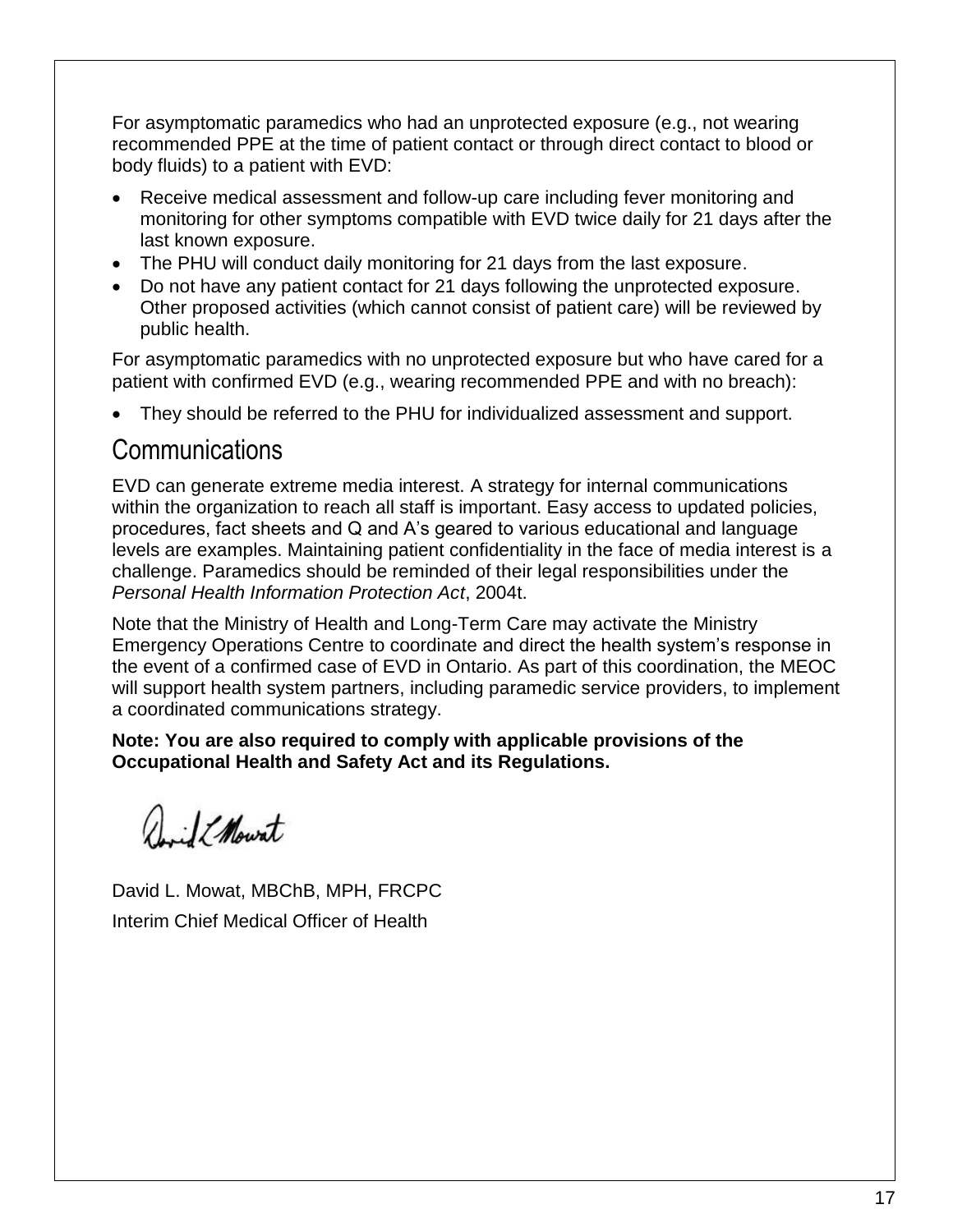# Appendix 1: Training.

Employers must ensure that paramedics receive adequate training on the appropriate use and limitations of personal protective equipment (PPE) and other protective measures necessary to protect both paramedics and patients from the risk of Ebola virus disease (EVD). This includes ensuring paramedics who may be exposed to patients with infectious diseases or, their body fluids or materials that may be contaminated, are trained and competent in the use of PPE (including donning and doffing in a systematic way consistent with best practices to prevent self-contamination). Employers are responsible for arranging and delivering training within their organizations and may access resources identified below.

The *Occupational Health and Safety Act* (OHSA) has an overall requirement for employers to provide information, instruction, and supervision to a worker to protect the health or safety of the worker. This provision, and the requirement for the employer to take every precaution reasonable in the circumstances for the protection of a worker, applies to all workplaces. Requirements with respect to PPE for paramedics and paramedic services are outlined in the *Basic Life Support Patient Care Standards* (BLSPCS), and other applicable standards, as incorporated by reference in Reg. 257/00 under the *Ambulance Act*.

Training must address the unique needs of paramedics and focus on specific areas of risk associated with various employee groups and job functions. All paramedic staff should be trained, tested and drilled on the use of PPE, including enhanced precautions as described in the directive.

Paramedic services using specialized equipment must be trained, tested and drilled on that equipment.

The employer shall work in collaboration with the Joint Health and Safety Committee (JHSC) and Health and Safety Representative (HSR) (if any), to determine the appropriate measures required to control the risk of infection with EVD, including initial and ongoing training, education and practice.

## Types of Training

Training must include the following core areas:

General Awareness training:

- Knowledge of EVD (symptoms, mode of transmission, etc.)
- Knowledge of the pre-hospital care setting's emergency preparedness and response plans for EVD (including any hazard-specific plans for EVD)
- Knowledge of health and safety measures and procedures identified in Directive #2 Paramedic Services Land and Air Ambulance and First Responder Practices and Procedures, as related to an individual's work group and job function.
- Knowledge of workplace measures and procedures for management of suspected or confirmed EVD cases.

Specific training and demonstrated competency in appropriate and safe use of PPE: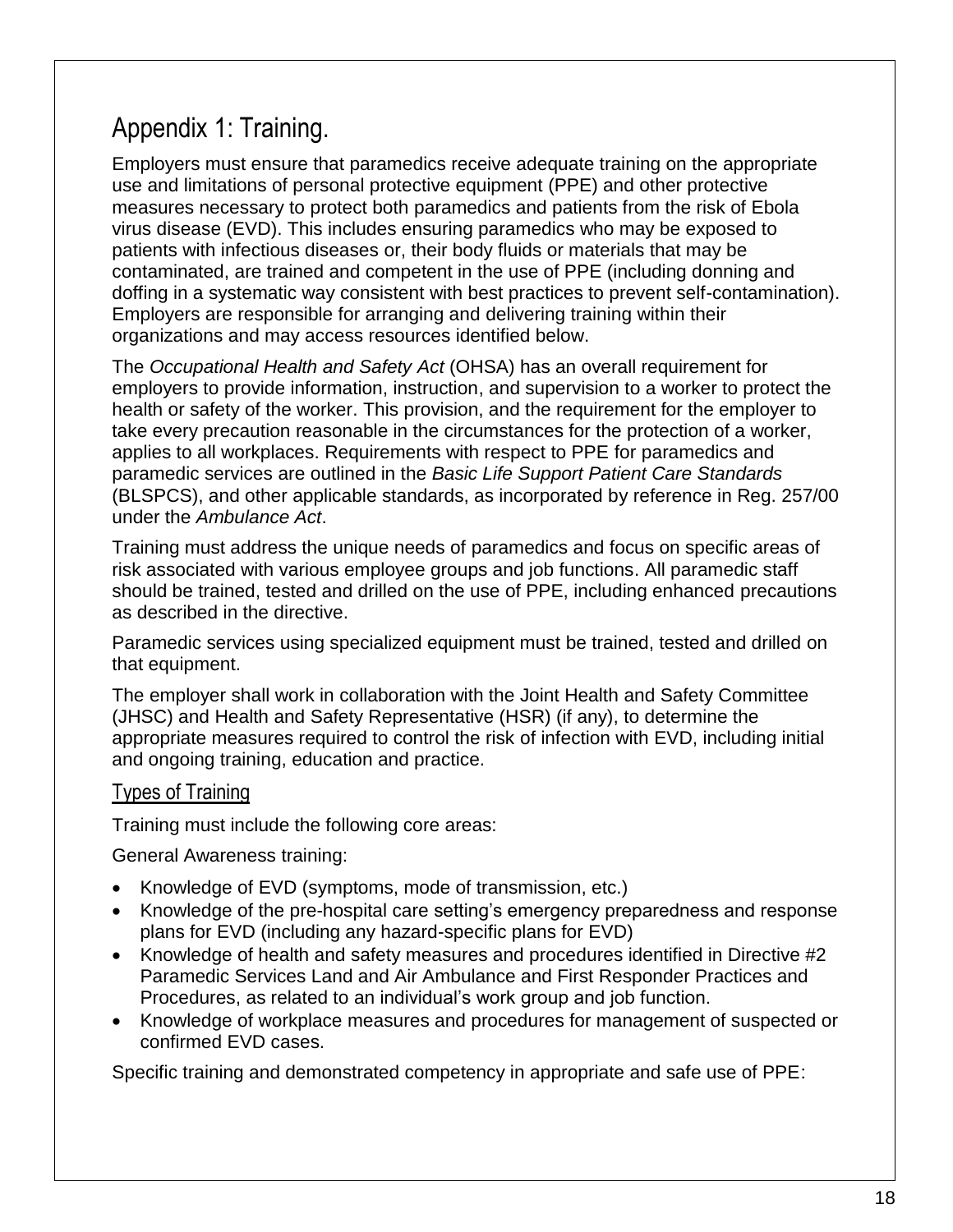- Use of Routine Practices in infection prevention and control (i.e., RPAP as noted previously).
- The selection of appropriate additional precautions, including PPE based on a point of care risk assessment.
- Confidence and proficiency in donning and doffing of PPE (appropriately sized to the individual using it) consistent with the organization's protocols.
- Understanding of the strengths and limitations of different pieces of PPE.
- Proper fit and inspection of PPE for damage or deterioration.
- Appropriate disposal of PPE after use.

## Hands-On PPE Training, Testing and Frequent Practice

All organizations must ensure that hands-on practical training, testing, and frequent practice on donning and doffing PPE is provided for identified work group or job functions. This training should include best practices for the use of unfamiliar PPE (e.g., observation, refresher training, etc.). Training on PPE must be consistent with both Directive #2 for Paramedic Services Land and Air Ambulance and First Responder Practices and Procedures and the PPE selected for use by each organization.

All paramedics identified for hands-on practical training must demonstrate competency in performing Ebola-related infection control practices and procedures (as required by their function) and specifically in using the appropriate sequence for donning and doffing of PPE and the additional precautions to exercise if self-doffing (where unavoidable, as noted on page 13). This competency must be verified by a trained observer/coach and documented as per the procedures below.

Training should be repeated and practiced frequently, with just-in-time refresher training provided in instances of increased risk of exposure to a patient with suspect or confirmed EVD, or that patient's environment, waste, or specimens.

### Documentation and Verification of Competency

### *General Awareness Training for Paramedics*

Organizations must document all training completed by paramedics clearly identifying:

- Type of training
- Employee group or job function
- Name of trainee

### *Hands-On PPE Training for Identified Work Groups or Job Functions*

Additional documentation is required for paramedics that participate in hands-on PPE training, drills and testing to verify proficiency and competency in donning and doffing PPE.

The first hands-on Ebola PPE training sessions completed by identified paramedics should be documented using a step-by-step checklist, in which core competencies are assessed, verified, and documented for each trainee, by a trained observer/coach.

Follow-up refresher sessions and just-in-time training may also be documented using step-by-step checklists, at the discretion of individual organizations.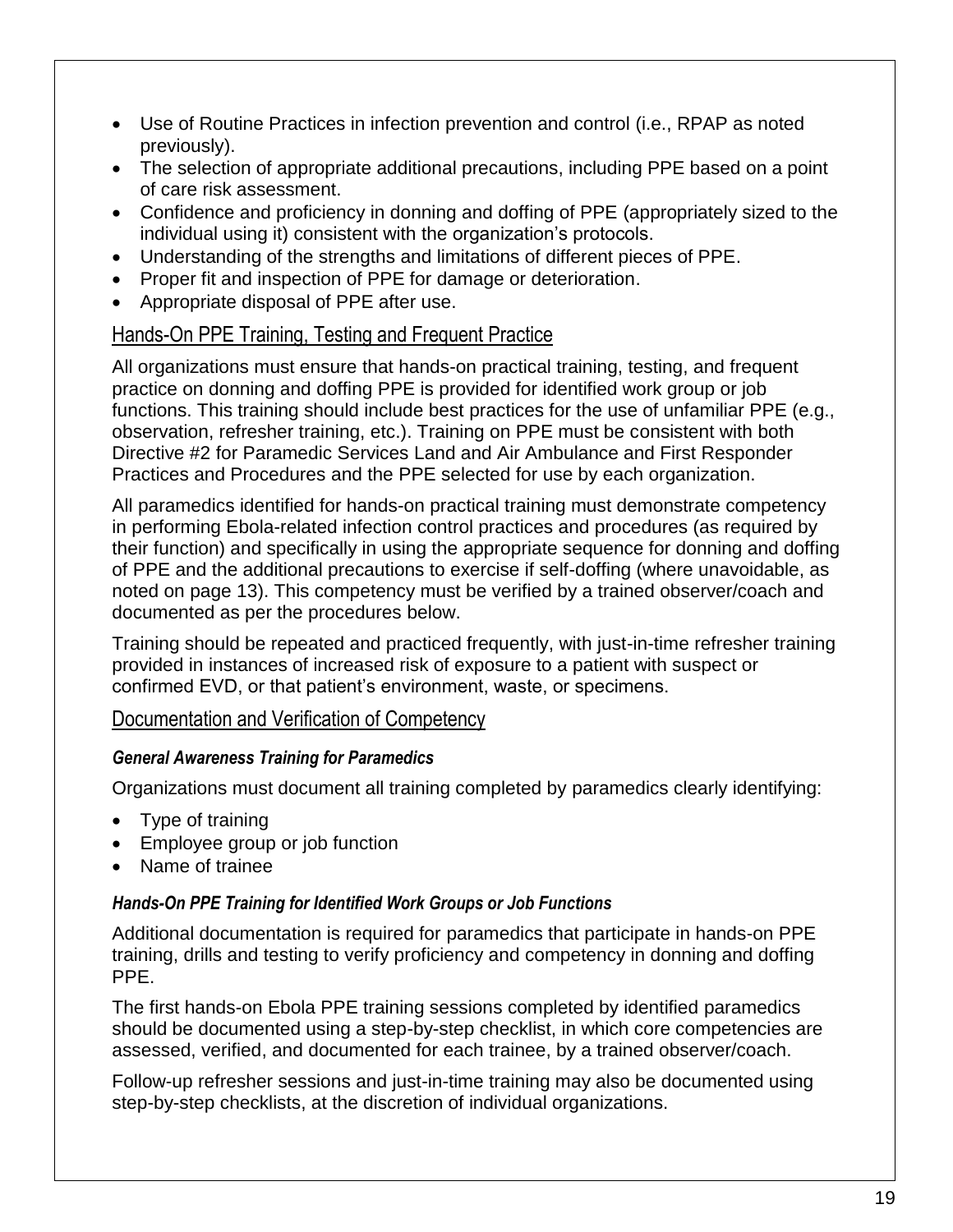Checklists used for training and documentation must be consistent with the PPE recommended in Directive #2 for Paramedic Services Land and Air Ambulance and First Responder Practices and Procedures and the organization's PPE selected by the individual organizations. A sample checklist will be developed by the Public Service Health and Safety Association (PSHSA) as soon as possible and will be posted on the Ministry's Ebola website (www.ontario.ca\ebola). This checklist may be used and adapted by organizations (while maintaining consistency with Directive #2) to meet their individual needs. Organizations may also develop and use their own tools and checklists.

### Reporting

Organizations are responsible for documenting and reporting on the status of all training completed at each Paramedic Service, including:

- Total number staff requiring training (identify specific employee group and type of training)
- Total number of staff received training (identify specific employee group and type of training)
- Total number of outstanding training (identify specific employee group and type of training)

Organizations are responsible for reporting the status of this training on request to the Ministry of Labour and/or the Ministry of Health and Long-Term Care.

### Supporting Resources

Organizations may access resources from the following organizations to support their development and delivery of training for paramedics:

- [Ministry of Health and Long-Term Care](http://www.ontario.ca/ebola)
- [Public Service Health & Safety Association](http://www.pshsa.ca/)
- [Infection Prevention and Control Canada](http://www.ipac-canada.org/)

These organizations continue to develop additional resources – please check their websites regularly.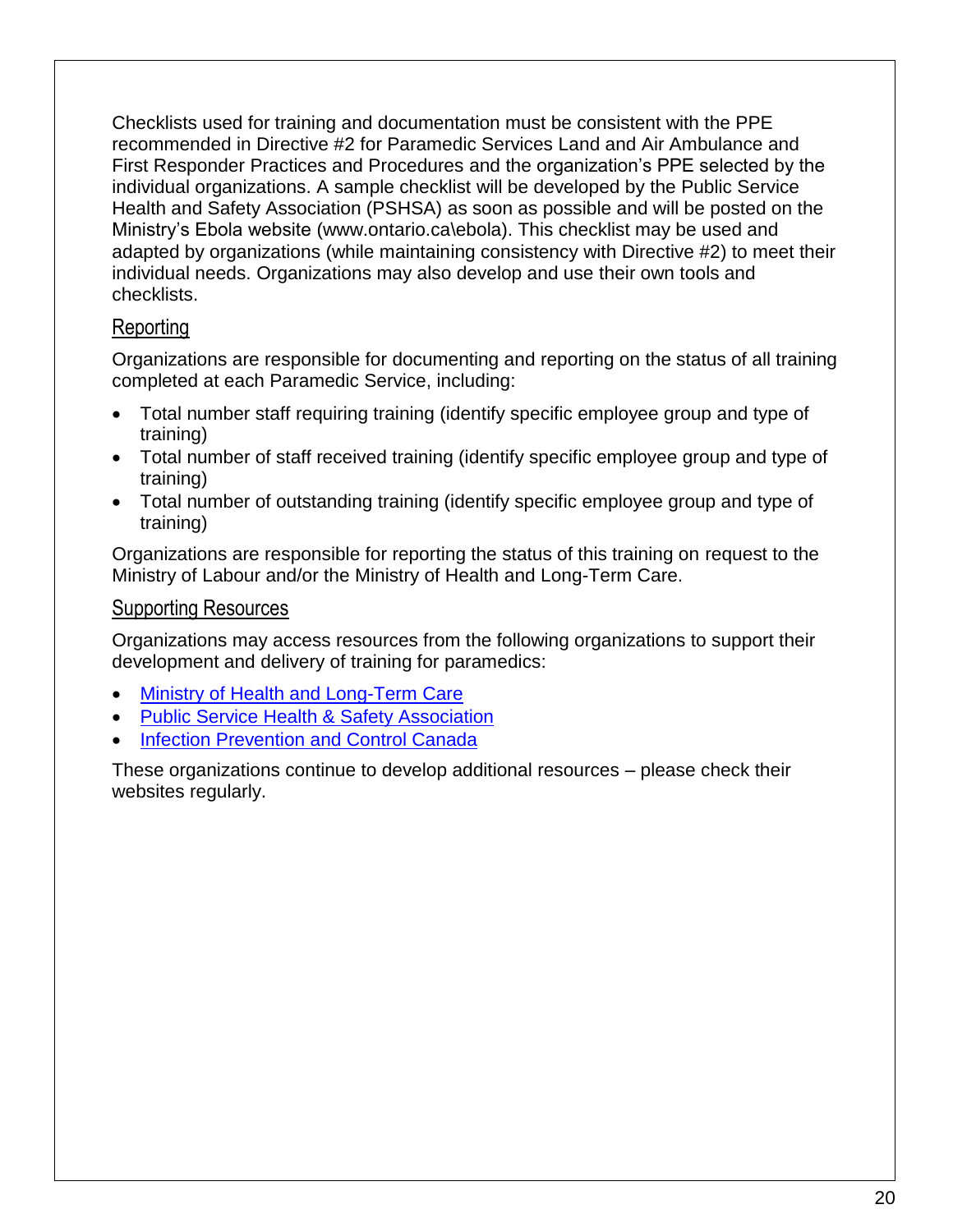# Appendix 2: Designated Paramedic Services Bulletin

### **1. Issue: Use of negative pressure containment vessel (vessel) Recommendations:**

- A. For patient and paramedic safety, an isolation vessel identified by the ministry<sup>23</sup> for use in a transport environment (land or air ambulance<sup>24</sup>) should only be used in limited conditions where the medical acuity of the patient and all circumstances of the intended transfer are considered by an infectious disease specialist, the attending physician, the sending and receiving hospitals and the designated paramedic service provider.
- B. To approve the use of an isolation vessel for a particular patient, it must be determined that no alternative methods of isolation exist, and that the risk of contamination from bodily fluids exists despite the provision of enhanced personal protective equipment for the patient and the attending paramedics and/or other health care providers involved in the management, treatment and transfer of the patient.
- C. Isolation vessels may be used for cases where significant contamination is expected, the duration of transport will not exceed the patient's and the paramedics' abilities to travel in this mode, no other safer mode can be used and any other requirements to be determined in consultation with the paramedic service provider at the time of planning the transfer.
- D. If vessel use is recommended at the conclusion of the consultation and at the time of booking the transfer, the isolation vessel must meet the designated paramedic service's requirements for safe use in an ambulance (for both patients and paramedics).
- E. Most confirmed EVD patients should be transported on a regular stretcher, fully covered, with no exposed skin or clothing. Consider completely wrapping the patient in impermeable sheets (or linens) and providing a face shield; or in full coverage impermeable PPE, including a face shield, surgical mask, gloves and foot coverings. Wrapping of a patient must be done with consideration for the potential of raising the patient's temperature (patient may be febrile). Also on a case by case basis, the ability to provide treatments during transport must be taken into account. The approach to protecting the patient and paramedics in this manner must be included in the

 $\overline{a}$ 

 $^{23}$  The ministry is working with paramedic services and the vendor(s) of isolation vessels to determine the requirements for any changes to the existing products in order to meet the designated paramedic services requirements. A vessel that is determined to meet those requirements will be made available to designated paramedic services for use when the acuity, transport distance and other factors indicate the use of an isolation vessel is the safest mode of transport for both patient and paramedics.

<sup>&</sup>lt;sup>24</sup> Ornge has identified an isolation vessel which meets their requirements for use in a designated ambulance.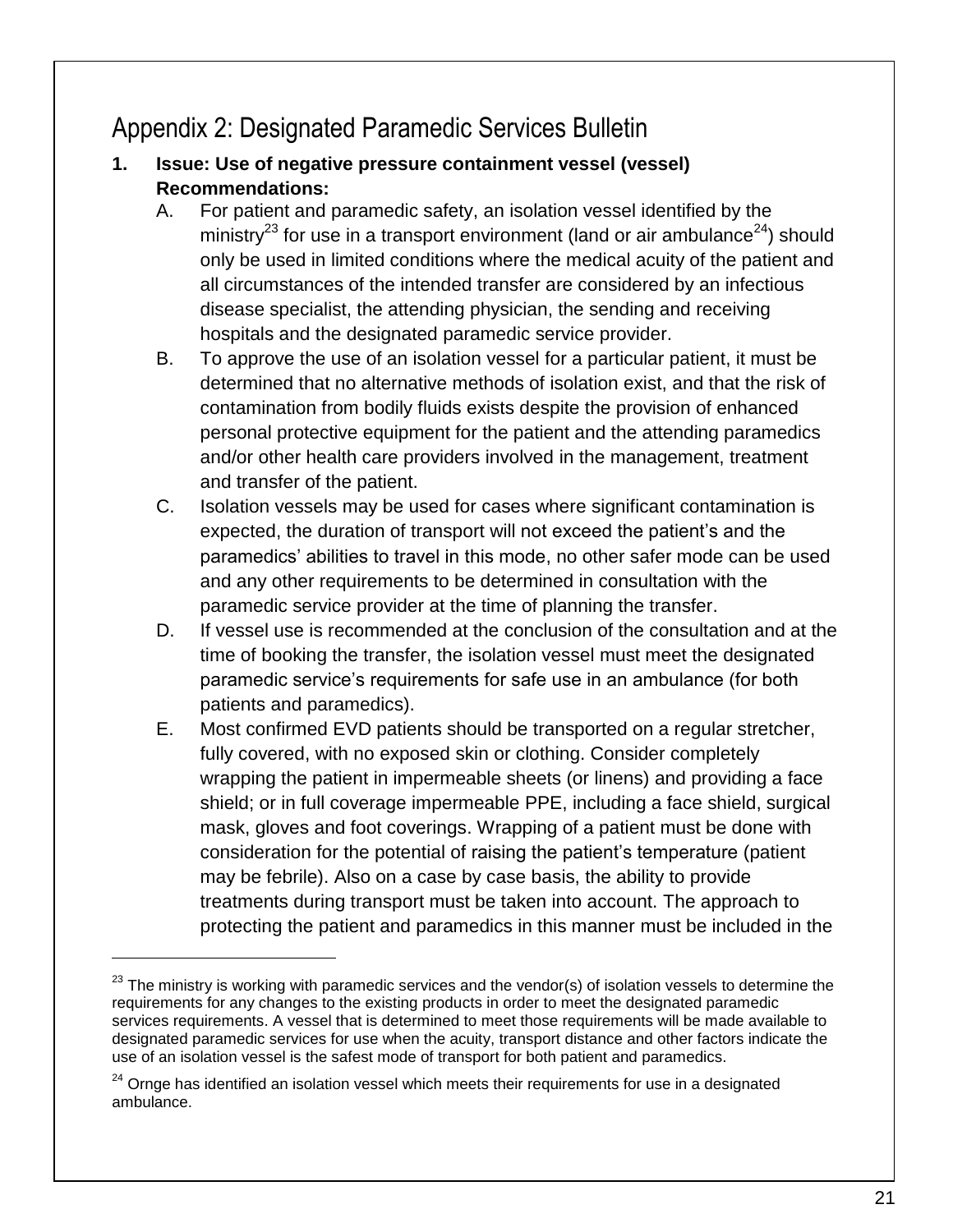pre-transfer considerations by the sending and receiving hospitals, attending physician(s), ID specialist and the paramedic service.

- F. Paramedics and any other escorts involved in patient care or who will be working within 2 metres of the patient (or contaminated equipment and/or area) should use enhanced PPE per CMOH Directive # 2 for Paramedic Services Land and Air Ambulance and First Responder Practices and Procedures. (This does not apply where the working distance is within the 2 metre threshold but engineering protection has been provided.)
- G. The attending physician(s), sending and receiving hospitals, ID specialist and the paramedic service provider will consult to determine any other protective measures required.

## **2. Issue: Configuration and use of designated Vehicles RECOMMENDATIONS:**

- A. Other than Ornge Critical Care land ambulance and air ambulance, designated vehicles will be stripped of all exposed non-essential equipment (essential for the specific transfer that is planned in each case), and draped with impermeable cloths/sheets on cabinet side of the ambulance and bulkhead to reduce decontamination requirements post transport and provide isolation from the driver compartment. Seat belts for paramedics must remain available.
- B. Draping does not remove the obligation to clean and decontaminate the ambulance; the purpose is to facilitate post-transport cleaning and decontamination.
- C. Local Paramedic Service practices will determine the content of the paramedic response bags on board the ambulance at the time of the call, OR access to bags and other equipment may be provided from an escort vehicle. Any additional exposed equipment should be covered or put away if possible.
- D. Ornge critical care and air ambulances will carry all equipment and supplies per standard operating practices, but will similarly protect the contents from potential contamination where possible, making sure to use disposable supplies as much as possible and plan for post-transport cleaning and decontamination in a manner that accounts for the additional cleaning requirements imposed by carrying critical care equipment and supplies. Items that are not normally disposed of, but are not of high cost may be considered disposable in the case of a confirmed EVD transport to facilitate cleaning and decontamination post-call.
- E. Designated responses may involve more than one unit and depending on the paramedic service protocols and/or the circumstances of the case, may be followed by a support vehicle assigned by the paramedic service.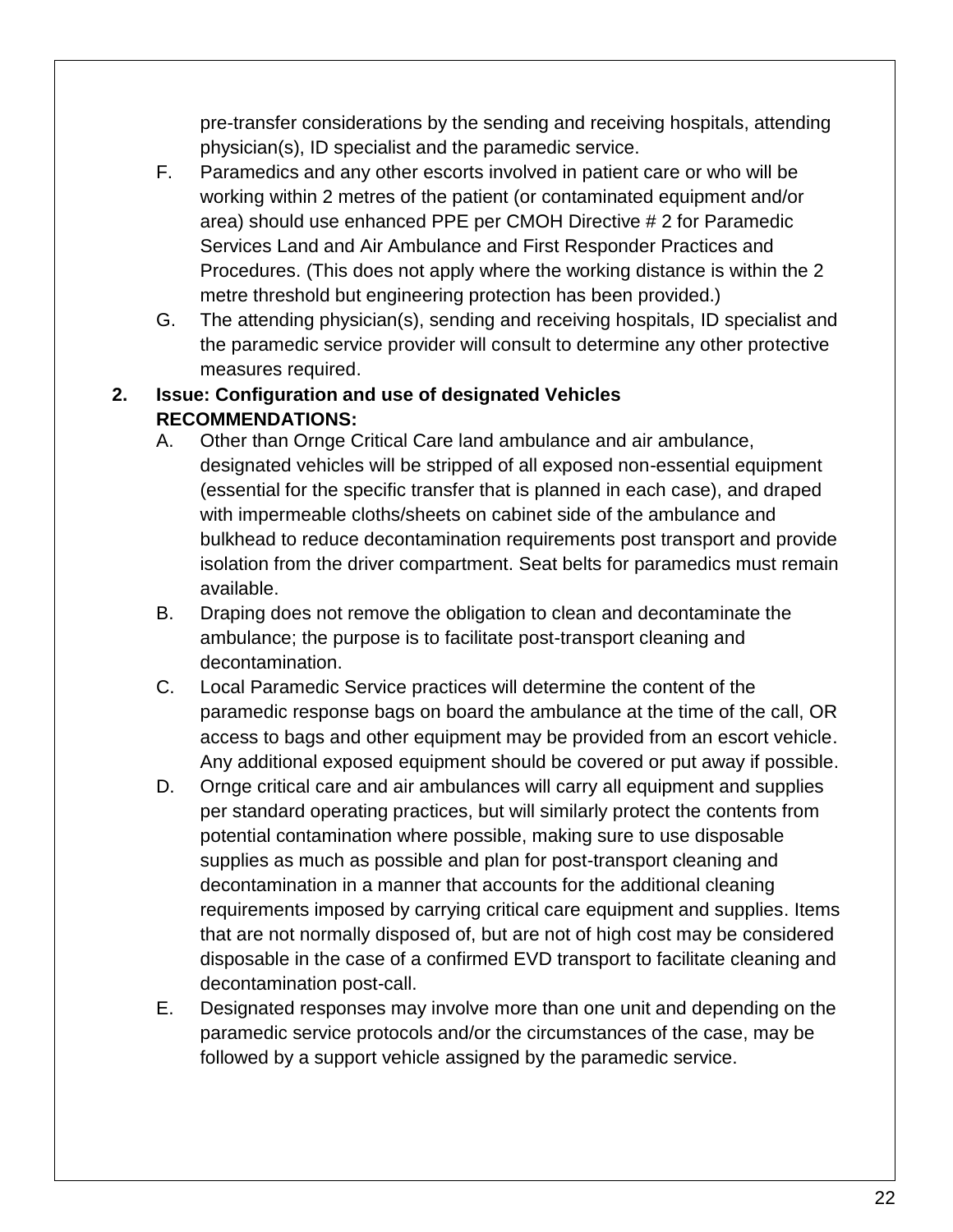- F. Communications must be provided; where no land ambulance radio package is available, a portable FleetNet capable radio will be supplied and/or cell phones and support provided by an escort unit.
- G. Post-use cleaning and decontamination of the ambulance unit may be performed by professional cleaning services, or by paramedics (or other paramedic service staff) who have been specifically trained in the cleaning and decontamination requirements of the unit, and following the standards approved by a qualified infection control practitioner and in accordance with the practices and procedures developed by the paramedic service and as directed in the CMOH Directive #2 for Paramedic Services and any other CMOH related directives that apply to the cleaning and decontamination activities.
- H. Ambulance communication centres and Ornge Communication Centre will ensure that Inter-facility EVD calls are prioritized as scheduled transfers (Code 2).
- I. Patient acuity and treatments required during transport will be the determinants in whether a hospital escort is required.
- J. Paramedic services will determine locally, the number of paramedics traveling in the land or air ambulance; based on the acuity, treatments required during transport and whether hospital escorts are attending.
- K. Training should be paramedic service specific, due to individual approaches to equipment procurement and the variety of stages in training program delivery individual services have achieved to date.
- **3. Issue: Inter-facility Transfers of Suspect EVD Cases (PUI – Patients Under Investigation) by dedicated paramedic services or non-dedicated paramedic services**

### **RECOMMENDATIONS:**

- A. Baseline Position: Designated Paramedic Service ambulances that have been designated and prepared for transporting EVD patients are not required for the transfer a suspect EVD patient. All normal transfer protocols apply (Criticall, PTAC, Ornge consult, etc.) for the inter-facility transfer of a suspect EVD patient and the transfer will be performed by a non-designated ambulance.
	- i. Exception: Extenuating circumstances may be considered at the time of booking as exceptions to the rule, on a case by case basis.
	- ii. These extenuating circumstances may include a combination of excessive travel distances, patient acuity and capacity of the remote hospital.
	- iii. If consultations between an infectious disease specialist, the sending and receiving hospitals and the paramedic service provider determine that the impact to a local paramedic service by using a non-designated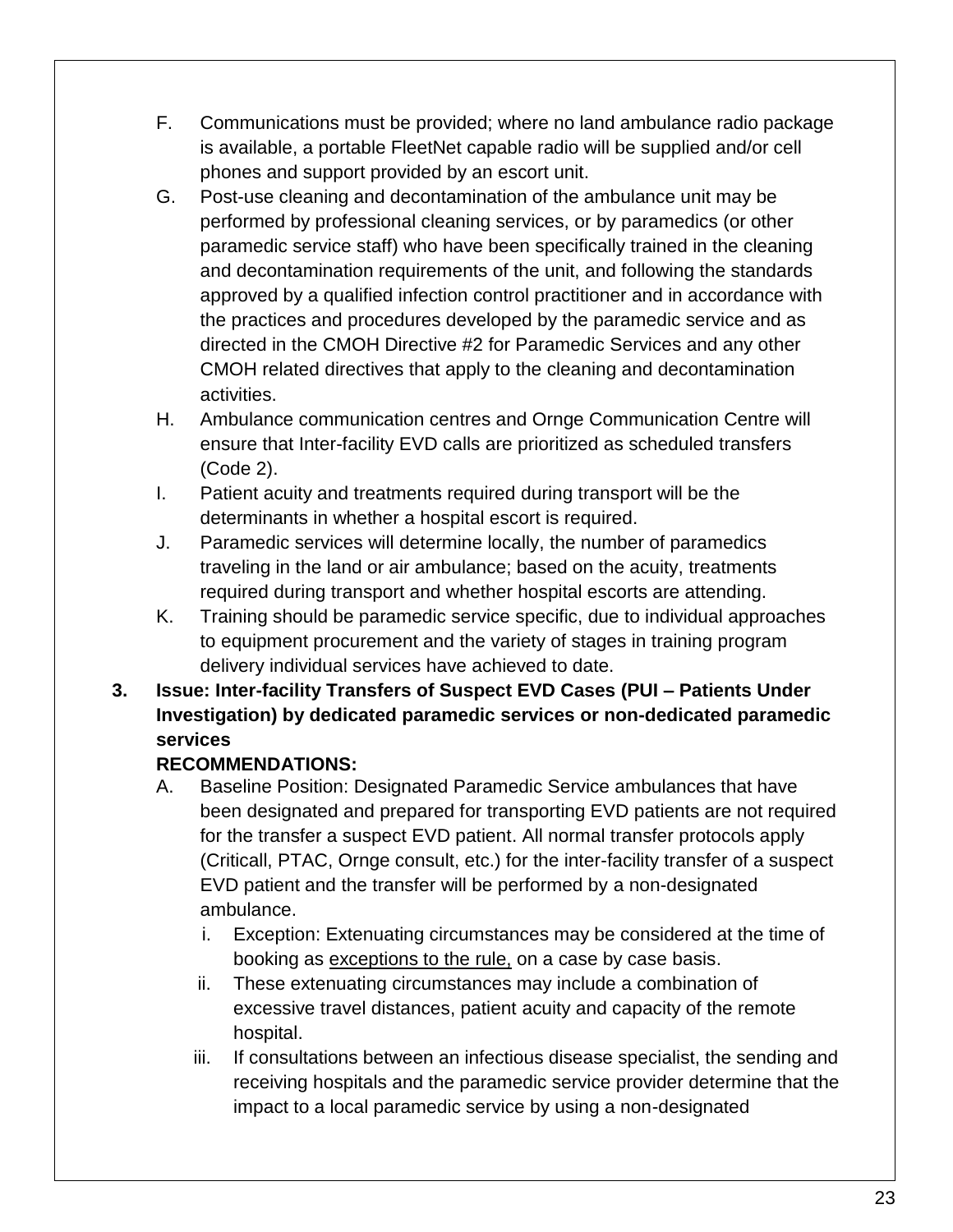ambulance or the specific patient conditions and transfer requirements indicate the use of a designated paramedic service is the most appropriate means of transport, then this exception will apply.

- B. Communication centres and Ornge Communication Centre will ensure that inter-facility EVD calls are prioritized as scheduled transfers (Code 2).
- C. Patient acuity and treatments required during transport will be the determinants in whether a hospital escort is required.
- D. The transporting paramedic service will determine the number of paramedics traveling in the land or air ambulance; based on the acuity, treatments required during transport and whether hospital escorts accompany the patient.

## **4. Issue: Designated Paramedic Service Unit Deployments/Ornge Integration RECOMMENDATIONS:**

- A. Out of province transfers would not be considered for the purpose of EVD referral, but other medical conditions complicated by EVD would require case by case consultation. Consideration must be given to cleaning and decontamination requirements at the receiving end of the transfer.
- B. Normal booking determinants still apply for Ornge patient acuity and distance. If normal operating procedures call for rotor wing response, then an alternative must be used (there will be no rotor wing service for confirmed EVD patients).
- C. For lower acuity confirmed EVD cases (critical care not required), designated paramedic services other than Ornge will usually provide transport.
- D. When there is a designated paramedic service in the sending hospital's area; the transporting service will be that service.
- E. Designated Service deployment will be based on the closest designated service availability.
- F. When Ornge is being considered for the transfer;
	- i. There will be a general division between Northern and Southern Ontario. GTA and Golden Horseshoe, Southwest will not receive Ornge designated air ambulance service based on the shorter distances involved, but might receive Ornge CCLA designated land ambulance; to be decided through normal transfer booking processes (patient acuity, location of CCLA unit relative to sending facility, etc.).
	- ii. Ornge may send a land ambulance team to the sending facility over land, with a designated land ambulance; or
	- iii. Ornge may send a team with equipment by air, and assist by converting a local resource into a designated ambulance, for transporting the patient to meet a fixed wing designate air ambulance at a local airport.
- G. In difficult cases or where there is not a clear protocol to determine the most appropriate designated paramedic service for a transfer, the Emergency